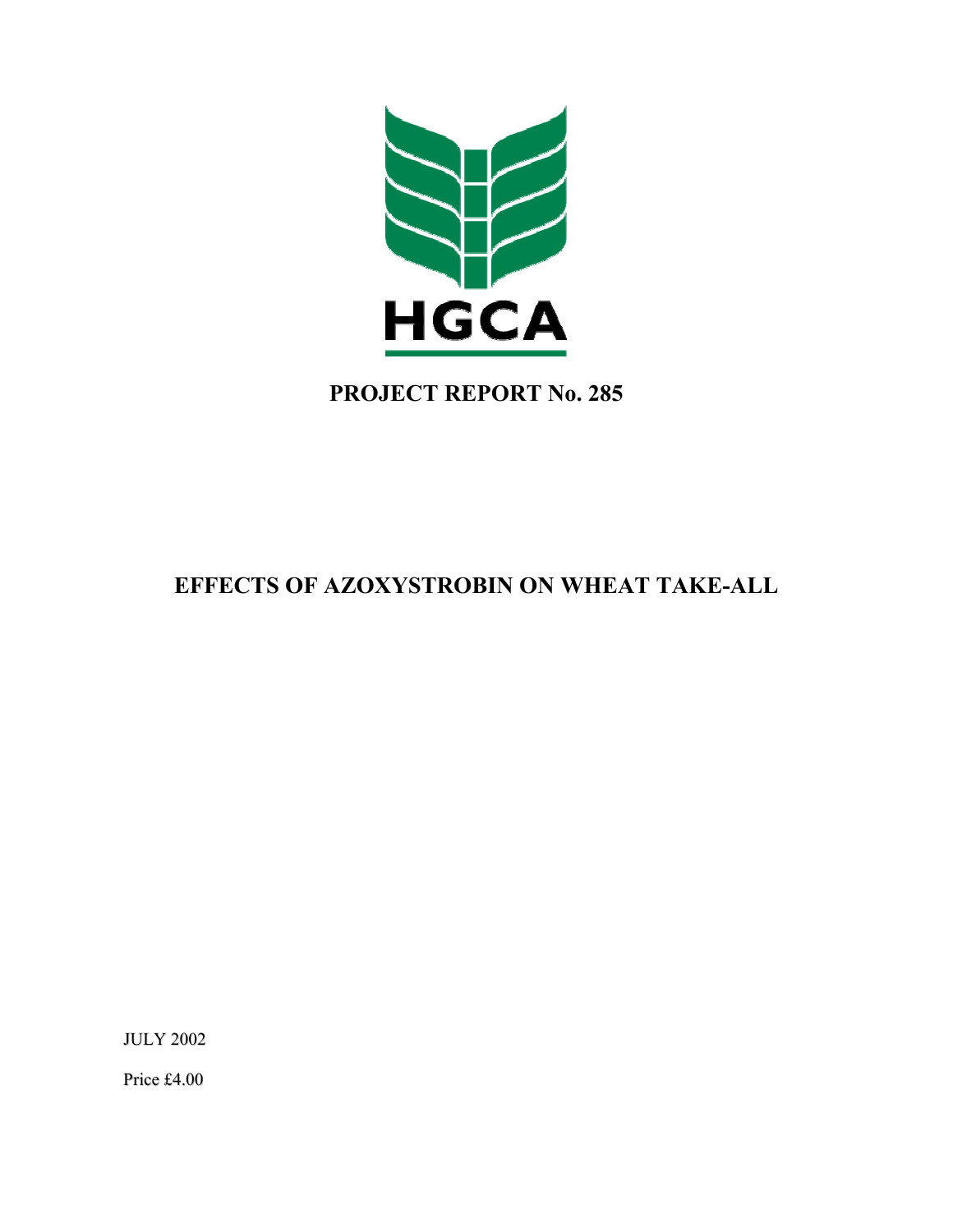# **PROJECT REPORT No. 285**

# **EFFECTS OF AZOXYSTROBIN ON WHEAT TAKE-ALL**

by

# J F JENKYN AND R J GUTTERIDGE

# IACR-Rothamsted, Harpenden, Herts, AL5 2JQ

This is the final report of an eighteen-month project, which started in July 2000. The work was funded by a grant of £34,174 from HGCA (project no. 2321).

The Home-Grown Cereals Authority (HGCA) has provided funding for this project but has not conducted the research or written this report. While the authors have worked on the best information available to them, neither HGCA nor the authors shall in any event be liable for any loss, damage or injury howsoever suffered directly or indirectly in relation to the report or the research on which it is based.

Reference herein to trade names and proprietary products without stating that they are protected does not imply that they may be regarded as unprotected and thus free for general use. No endorsement of named products is intended nor is any criticism implied of other alternative, but unnamed products.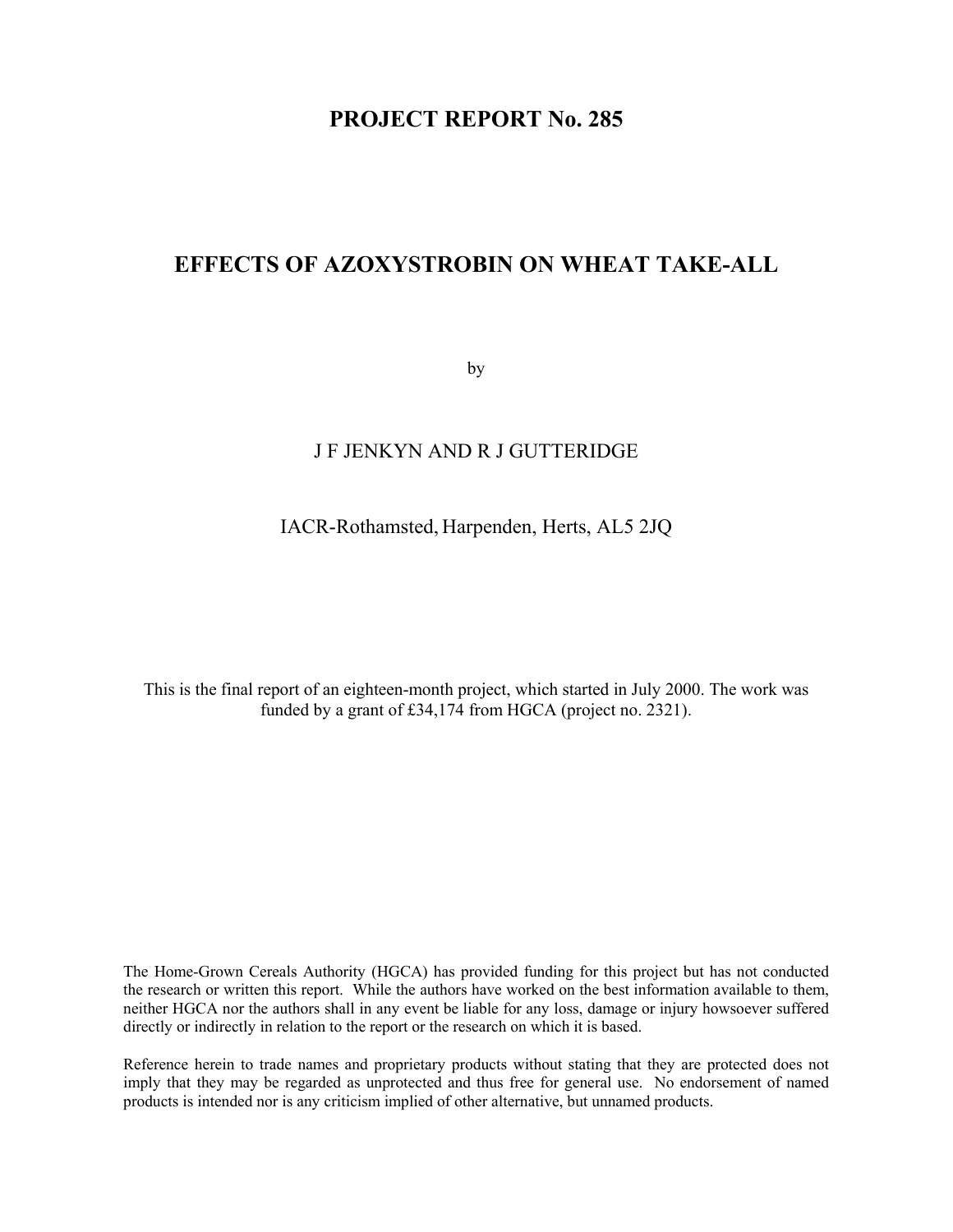# **CONTENTS**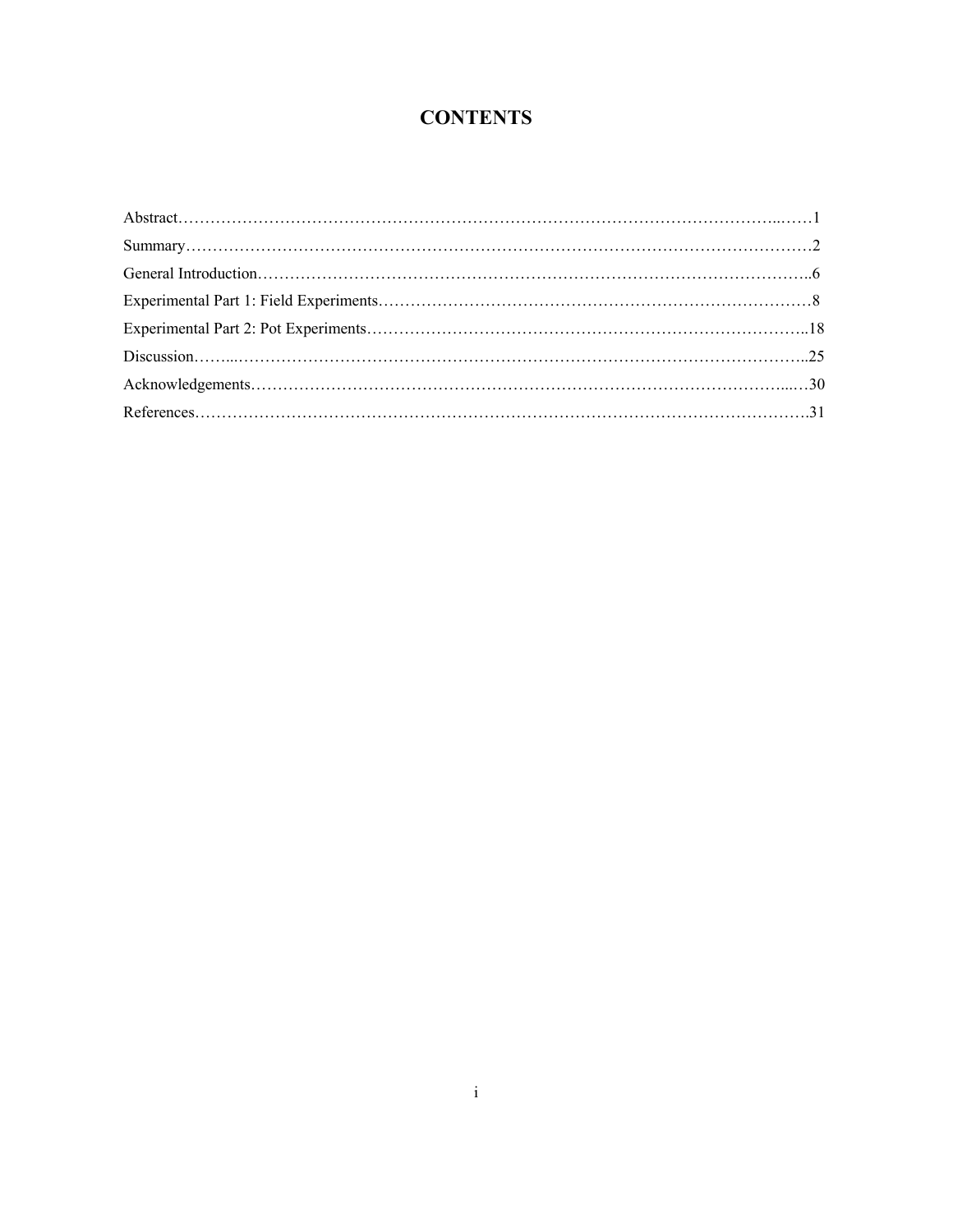# **ABSTRACT**

Severity of take-all (*Gaeumannomyces graminis* var. *tritici*) on the roots of wheat was significantly decreased by foliar sprays of azoxystrobin in four of the six field experiments in which they were tested. Decreases in plants with moderate or severe symptoms, compared with untreated, ranged from *c* 20% to more than 80%. These effects on take-all were mostly associated with sprays at the full (250 g ai/ha) rate applied at relatively early growth stages (i.e. GS 31-32; beginning of stem extension) either alone or in combination with a later spray.

The effects of azoxystrobin on take-all are, however, somewhat variable. Its current value as a tool in the practical management of the disease may, therefore, best be seen as providing a potential bonus in certain situations i.e. where applications at the rates and times at which it has so far mostly been tested and been shown to be effective against take-all, can be justified by its predicted effects on other diseases.

In one field experiment, a number of related compounds were also tested (all applied twice to the same plots) but there was no evidence that any of those currently available commercially had effects on take-all that were comparable to the effects of azoxystrobin. An experimental compound had similar effects to azoxystrobin in the field experiment but, in contrast to azoxystrobin, had inconsistent effects when applied to the soil in pot experiments.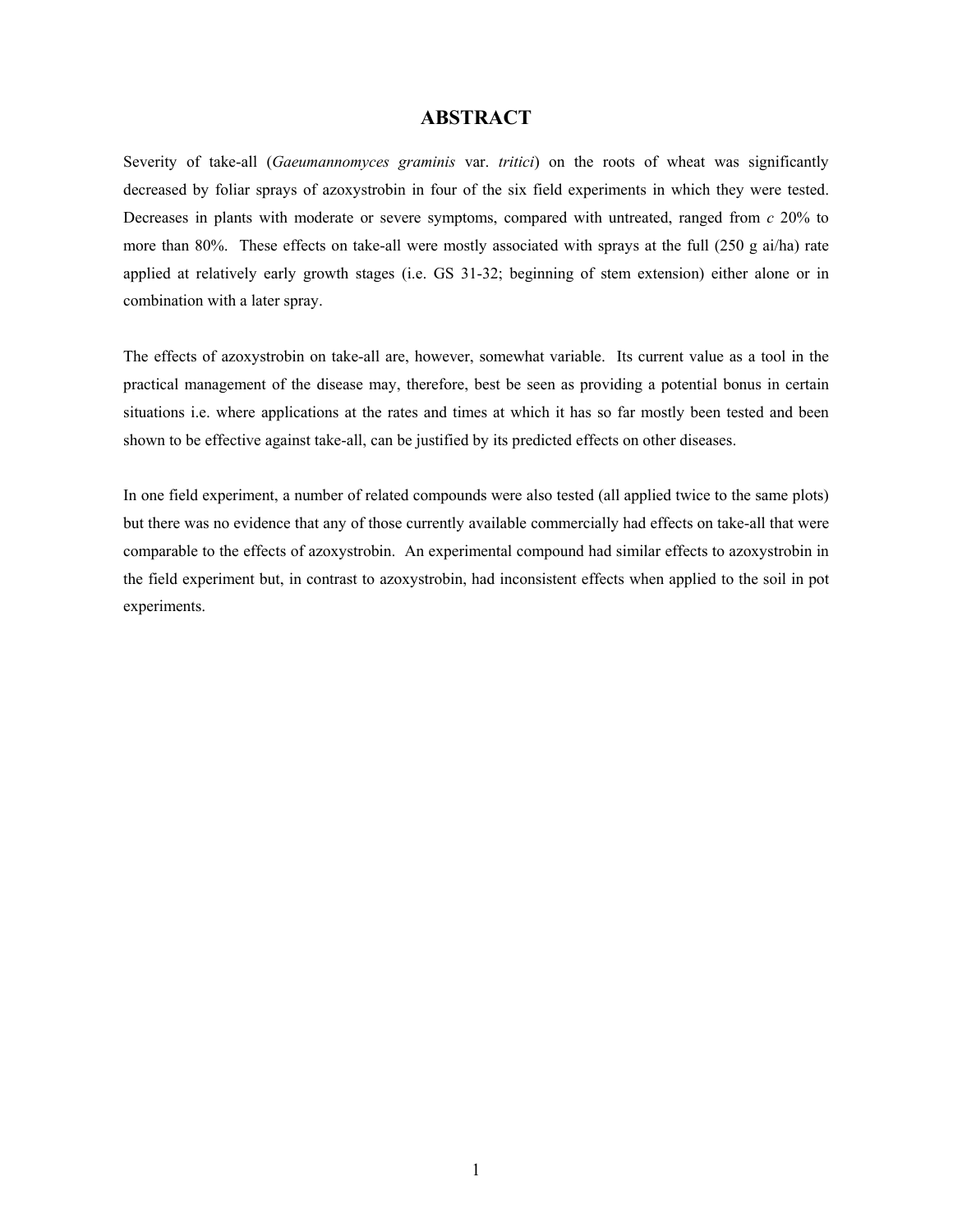## **SUMMARY**

Evidence of significant decreases in take-all (*Gaeumannomyces graminis* var. *tritici*) on winter wheat where azoxystrobin had been applied as a foliar spray was first obtained from an experiment at IACR-Rothamsted in 1998. The result was viewed with some caution at the time because occasional effects on take-all of fungicide sprays (or programmes of sprays) have been seen previously but have, typically, proved impossible to repeat. However, further experiments in 1999, including one at Harper Adams University College, showed similar effects of azoxystrobin on take-all suggesting that it was a real effect although the magnitude of the effect differed between experiments. There were also interactions with cultivars that were significant but inconsistent.

Azoxystrobin had previously been shown to be active against *Gaeumannomyces* spp. but its effects on takeall in crops when applied as a foliar spray are difficult to explain from its predicted behaviour in plants and soil. Such effects may, nevertheless, contribute to yield responses in crops at risk from the disease and, if confirmed, could alter perceptions about how best to exploit the compound in crop protection programmes. The aims of the project described in this report were, therefore, to confirm and extend these initial results and to explore the potential for azoxystrobin to contribute to the practical management of take-all in wheat. It had the following specific objectives:

- (a) To confirm evidence that azoxystrobin applied as a foliar spray can decrease take-all in wheat.
- (b) To seek evidence to help explain the mechanism by which azoxystrobin decreases take-all in wheat.

The results that are presented are mainly from field experiments but include some from a series of pot experiments.

#### **Field Experiments**

Data were obtained from a total of six field experiments on winter wheat in harvest years 2000 and 2001. Four of the experiments in 2000 had already been planned by Zeneca (now part of Syngenta) to study effects of strobilurin fungicides on stem base diseases but the company had no plans to measure take-all on the roots. The fungicide treatments that were sampled in the four experiments, which were chosen from among a much larger number of treatments being tested, were selected to study the effects on take-all of azoxystrobin and the newer strobilurin fungicide picoxystrobin. In two of the four experiments (in Suffolk and Lincolnshire), four treatments were selected that compared azoxystrobin (at a single rate) and picoxystrobin (at two rates), applied at the beginning of stem extension, with a treatment that received neither. In the other two experiments (in Wiltshire and Warwickshire), five treatments were selected for sampling that tested combinations of sprays applied early (early stem extension) or late (early booting). The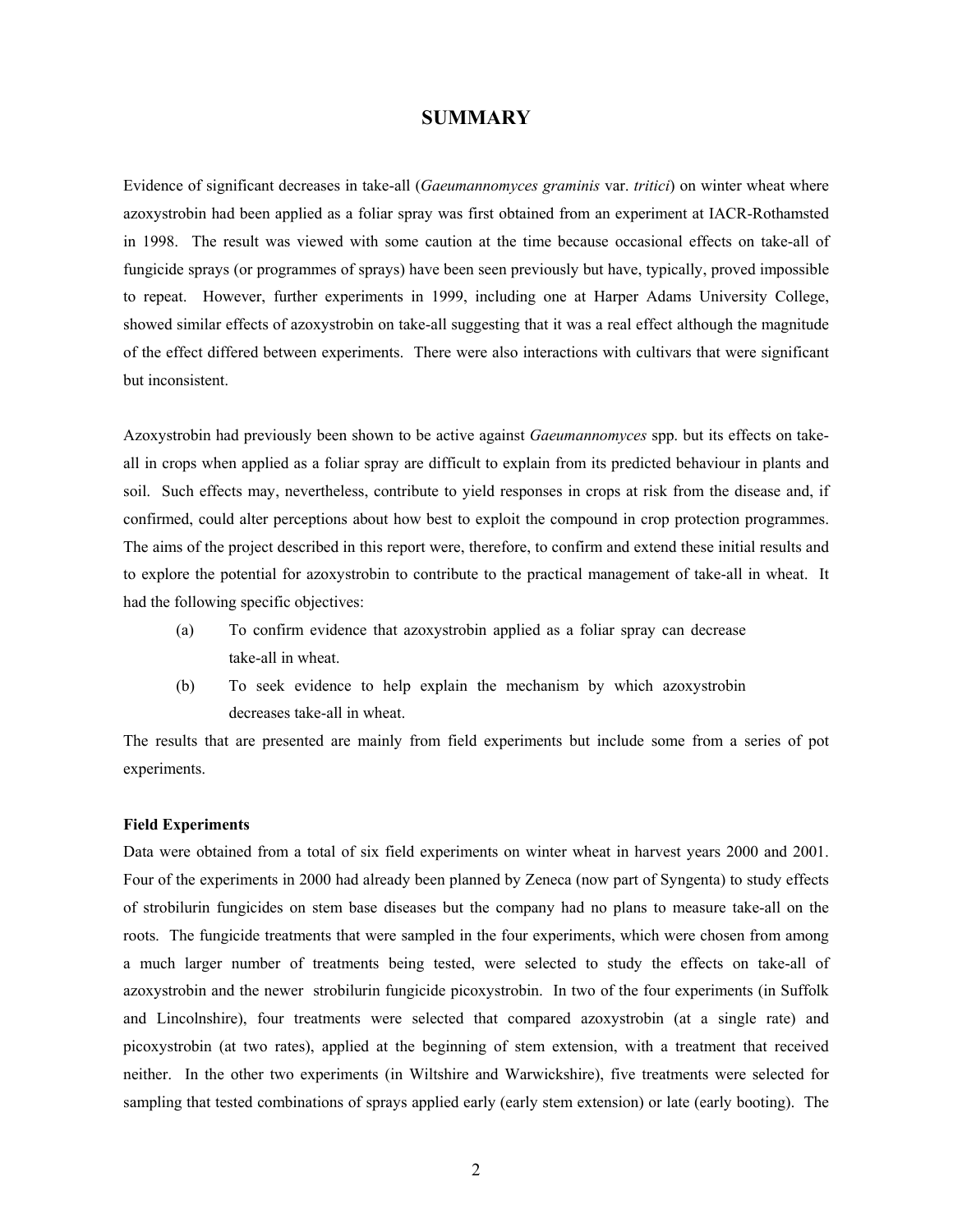early sprays were of azoxystrobin (at a single rate) or picoxystrobin (at two rates), and the late sprays were of azoxystrobin (at two rates). In each experiment, there were six replicates of each treatment arranged in fully randomised blocks. Plant samples to measure take-all on the roots were taken in July. The results showed that azoxystrobin applied at the beginning of stem extension significantly decreased the severity of take-all (% plants with moderate or severe symptoms) in three of the four experiments. In contrast, picoxystrobin had no effect.

The fifth experiment, also in 2000, was on a heavy clay soil on the Woburn Experimental Farm of IACR-Rothamsted. It compared azoxystrobin with five related fungicides (kresoxim-methyl, picoxystrobin, pyraclostrobin, trifloxystrobin and an experimental compound that was designated HGCA Z) all applied at 250 g ai/ha. Each was applied twice to the same plots, at the beginning of stem extension and at flag leaf emergence. Plant samples to determine amounts of take-all on the roots were taken from each plot in late June. Severity of take-all on the roots (% plants with moderate or severe disease) was more than halved by azoxystrobin and by HGCA Z, which had very similar (and significant) effects. Plots treated with these two fungicides gave more grain than the untreated plots  $(+ 15%)$  and those treated with other fungicides  $(+ 8%)$ but the effects on yield were not quite significant.

The final field experiment, in 2001, was intended to determine whether the activity of azoxystrobin against take-all is a reflection of the amount that is deposited on the soil. Plots were sown on a clay loam soil on the Rothamsted Experimental Farm at a single seed rate but with either 12.5 or 25 cm between the rows. Sprays of azoxystrobin (at 250 g ai/ha) were applied at the beginning of stem extension, at flag leaf emergence or at both growth stages to the foliage in plots sown at each of the two row spacings or to the soil in plots sown at the wide row spacing only. There were two replicates of each of the nine fungicide treatments plus one unsprayed plot at each row spacing in each of two fully randomised blocks. Plant samples to determine amounts of take-all on the roots were taken from each plot in early July. Effects of azoxystrobin on take-all in this experiment were, however, very small whether it was applied to the foliage or to the soil. The explanation for the very small effect on take-all in this experiment is uncertain.

#### **Key results**

- Azoxystrobin significantly decreased the severity of take-all in four of the six field experiments in which it was tested.
- In the one experiment in which the experimental compound designated HGCA Z was tested, it and azoxystrobin gave very similar decreases in take-all (significant) and increases in yield (not significant).
- None of the other related fungicides that were tested had any significant effects on take-all.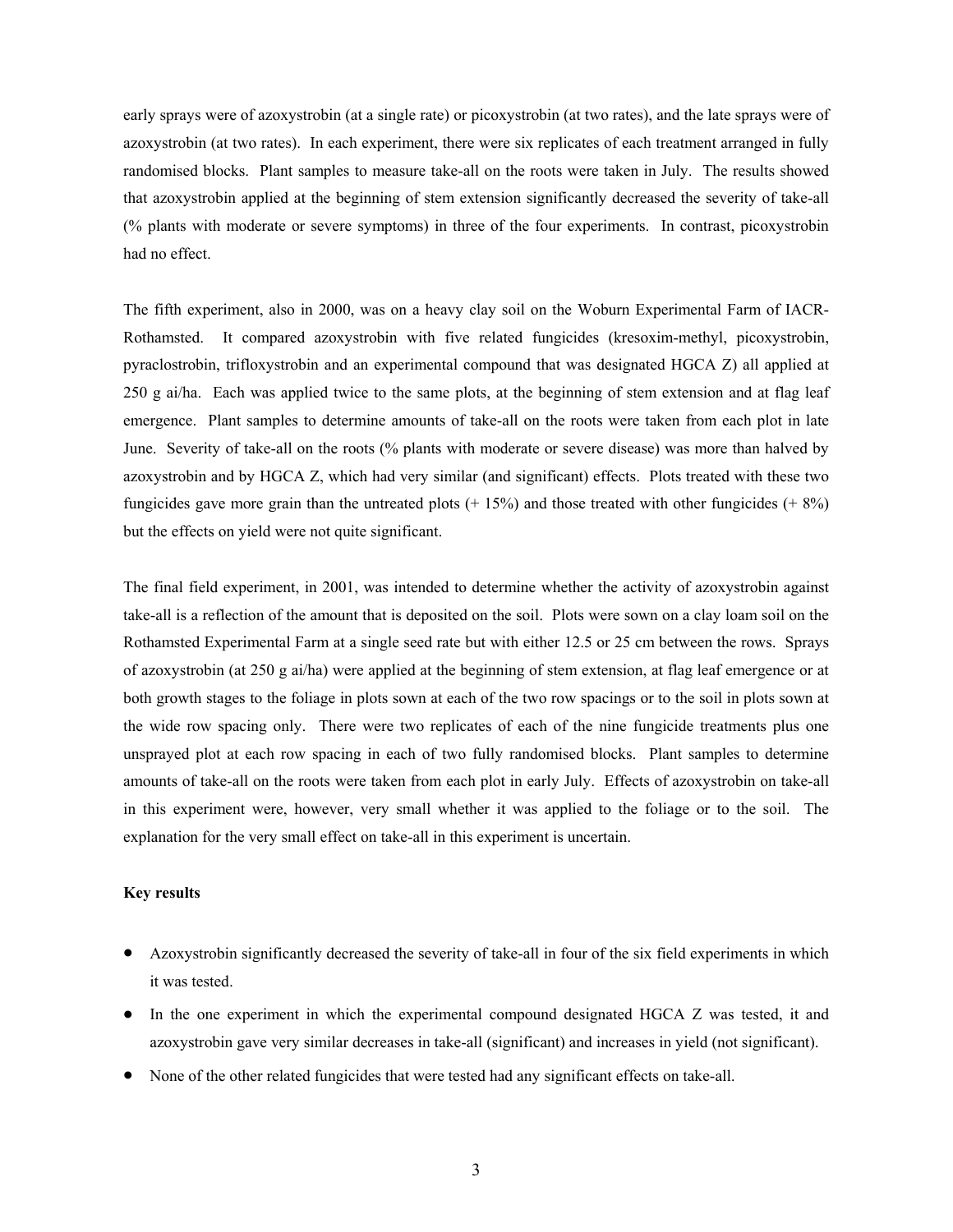#### **Pot Experiments**

Three pot experiments were done to explore in more detail the effects of azoxystrobin, and related compounds, on take-all in wheat. Field soil, naturally infested with take-all, was used in all three.

In the first experiment, azoxystrobin, kresoxim-methyl, picoxystrobin, pyraclostrobin, trifloxystrobin and the experimental compound designated HGCA Z were tested on wheat seedlings grown in a controlled environment. The fungicides were applied to the soil below the seed so that their effects on take-all were not wholly determined by possible differences in their mobility through soil as a consequence of differences in their physico-chemical properties. They were tested at two rates that corresponded on an area basis to 250 or 500 g ai/ha, in six fully randomised blocks. Water was applied to the soil surface. Roots were examined for symptoms of take-all five weeks after sowing. Averaged over the two rates of application, there were similar (and significant) decreases in the severity of take-all (% roots with take-all) following the application of azoxystrobin or HGCA Z. The interaction between fungicides and rates of application was not significant but there tended to be a bigger effect of increasing the rate of application of HGCA Z than of azoxystrobin. There was also evidence of a small decrease in take-all where pyraclostrobin was applied at the larger of the two rates but not at the smaller.

The second of the pot experiments was also done in a controlled environment, and tested the effects on takeall of azoxystrobin and HGCA Z applied to the soil below the seed at rates corresponding on an area basis to 250 or 500 g ai/ha. However, water was applied either to the soil surface or to the plastic saucers in which the pots were stood. The treatments were tested in six randomised blocks, three of which were examined for take-all four weeks after sowing and the remainder eight weeks after sowing. Percentages of plants with take-all after four weeks, and percentages of roots with take-all after four and eight weeks were decreased by azoxystrobin but not by HGCA Z. Azoxystrobin was more effective at the small than at the large rate after both four and eight weeks. HGCA Z tended to increase take-all at the small rate but at the large rate it had no effect (after 4 weeks) or tended to decrease it (after 8 weeks). Effects of top *vs* bottom watering were inconsistent.

The final pot experiment tested the effects on take-all of azoxystrobin and HGCA Z applied either to the soil surface or to the foliage of winter wheat grown in a glasshouse. A paint brush was used to apply the fungicides to the leaves. They were applied at one of two growth stages (beginning of stem extension or flag leaf emergence) or both, and, after the fungicides had been applied, water was applied either to the surface of the soil or to the plastic saucers in which the pots were stood. The treatments were tested in four randomised blocks and take-all on the roots was measured at anthesis. Azoxystrobin decreased the severity of take-all when applied to the soil but not when applied to the foliage. In contrast, HGCA Z apparently decreased take-all only when applied to the foliage. Such an effect is difficult to explain and should be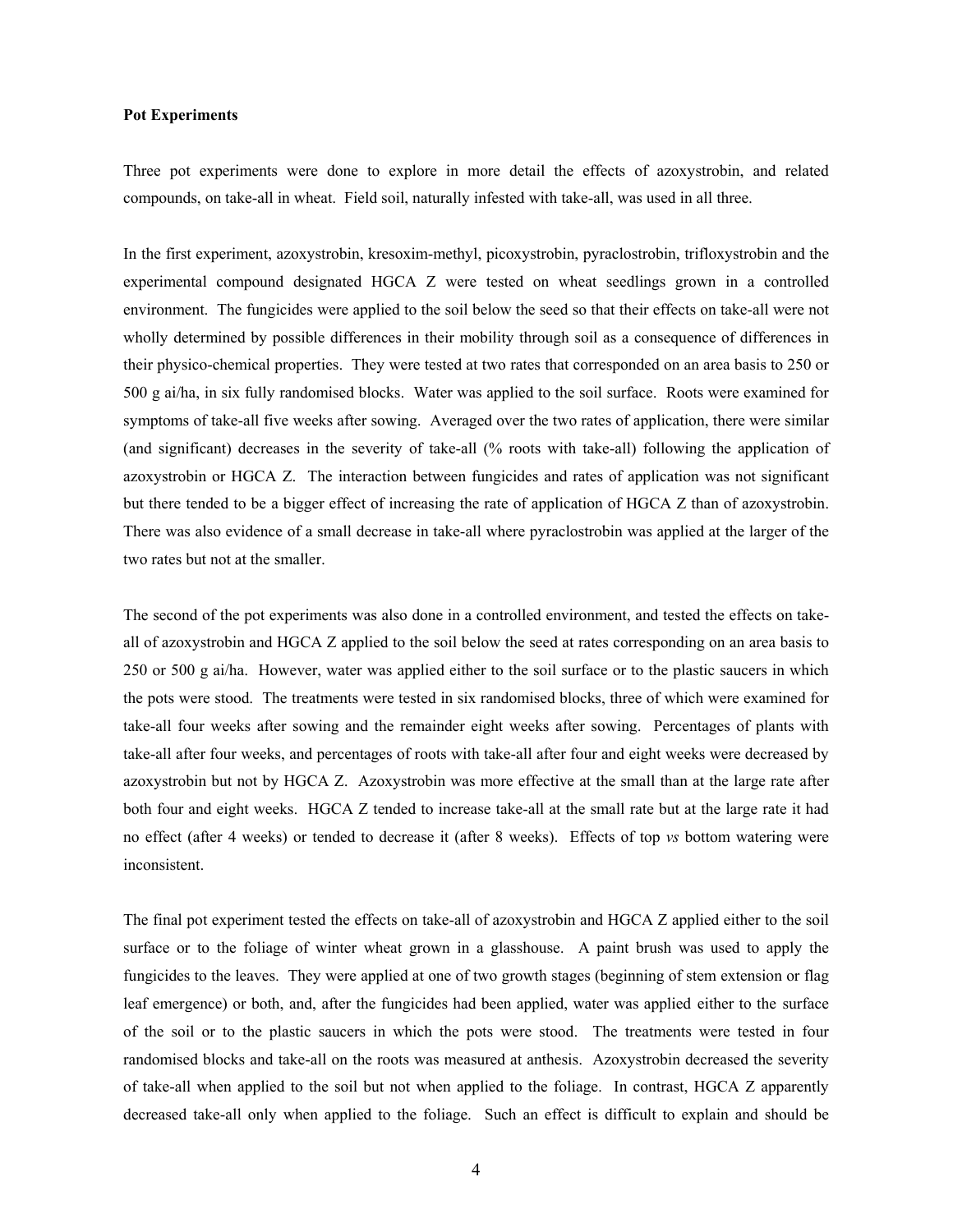viewed with some caution until it has been confirmed. There were no significant effects of altering the timing of fungicide applications (or of applying them twice) or of top *vs* bottom watering.

## **Key results**

- Take-all was consistently decreased by azoxystrobin applied either to the soil below the seed or to the soil surface.
- Azoxystrobin had no effect on take-all when applied to the foliage in circumstances where contamination of the soil was avoided.
- Effects of the experimental strobilurin HGCA Z were less consistent than the effects of azoxystrobin, and so further testing is needed.

## **Conclusions and Implications**

Data from the field experiments described in this report, together with the limited results previously published, provide convincing evidence that azoxystrobin applied as a foliar spray to winter wheat can give useful decreases in the severity of take-all on the roots. However, the magnitude (and significance) of the effects differed between experiments. In the previously-reported work, the effects of azoxystrobin on takeall differed between cultivars but not consistently. The value of azoxystrobin as a tool in the practical management of take-all may, therefore, be limited unless and until the reasons for this variability are understood. In the meantime, effects on take-all may best be seen as a potential bonus in situations where applications of azoxystrobin, at the rates and times at which it has so far mostly been tested and been shown to be effective against take-all (i.e. 250 g ai/ha at the beginning of stem extension), can be justified by its predicted effects on other diseases. There was no evidence of effects against take-all of the related compounds that were tested and that are commercially available, some of which may currently be applied more commonly than azoxystrobin at the beginning of stem extension. Sprays of an experimental compound had similar effects on take-all to azoxystrobin in the one field experiment in which it was tested but results from pot experiments were equivocal and so further tests are needed.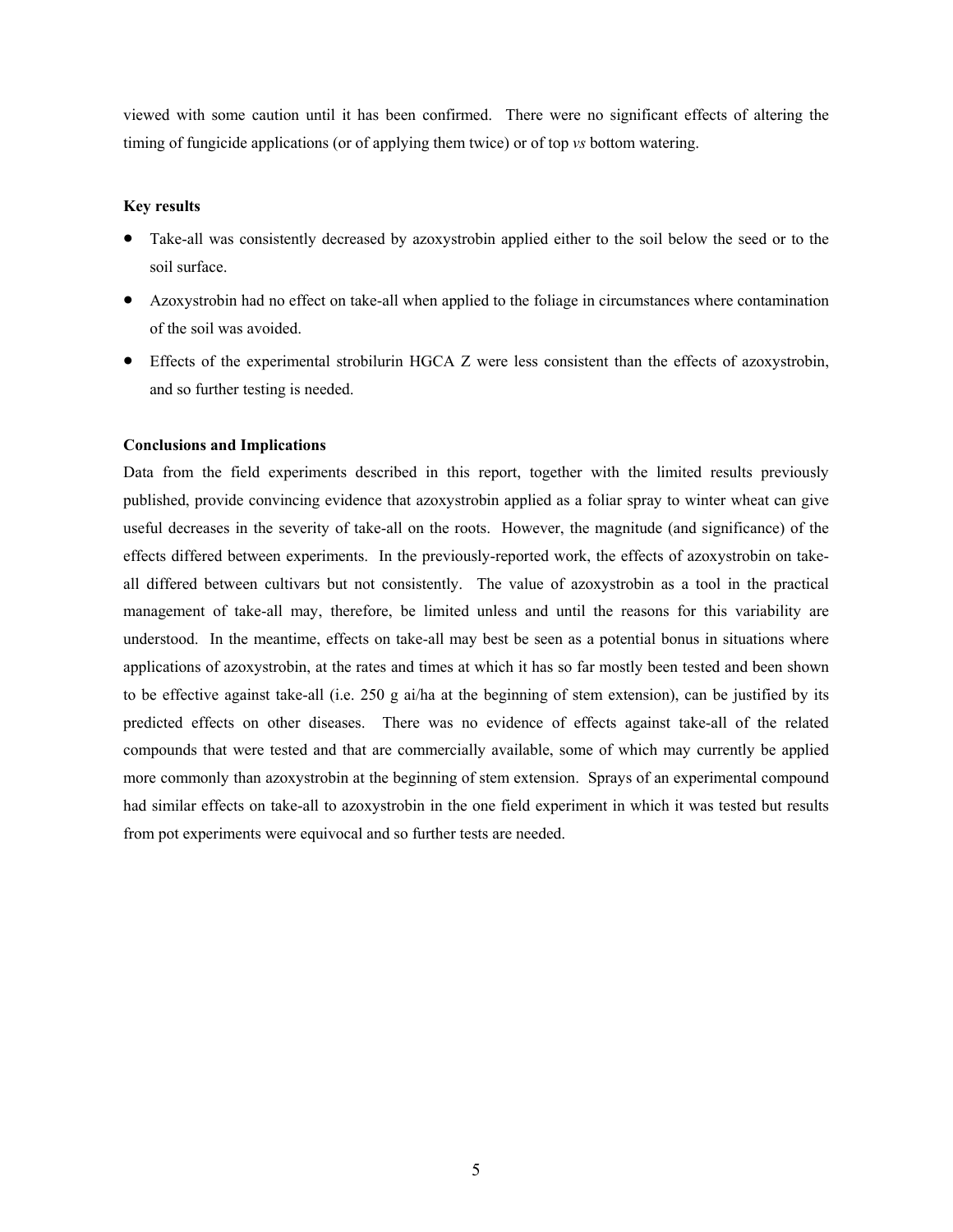## **TECHNICAL DETAIL**

# **GENERAL INTRODUCTION**

The wheat take-all fungus (*Gaeumannomyces graminis* var. *tritici*) is, like all soil-borne, root-infecting fungi, a difficult target for fungicidal control. Although a number of well-established commercial fungicides are active against the pathogen and have been shown to decrease the disease in field experiments at Rothamsted (Bateman, 1989), the amounts and methods of application (e.g. high volume soil drenches) that are needed, make their use uneconomic. Management of take-all has, therefore, relied largely on appropriate husbandry (Hornby *et al.*, 1998).

Recently, however, two fungicides, fluquinconazole (Wenz *et al.*, 1998; Löchel *et al*., 1998) and silthiofam (Beale *et al*., 1998; Spink *et al.*, 1998), which have useful activity against take-all when applied to the seed, have become available. Both provide only partial control of the disease but, when used as part of an integrated disease management package, offer farmers the prospect of better disease control and greater flexibility in cropping.

Applying crop protection chemicals to the seed has a number of advantages. In particular, it allows their use in small amounts, and often helps to minimise the risk to non-target organisms but they offer little flexibility in the amounts that can be applied and no flexibility in the timing of applications, in contrast to foliar sprays. However, the discovery of agrochemicals with the appropriate properties to move systemically from the leaves to the roots has proved very difficult. Amounts of chemical moving to the soil externally, as a result of run-off, can usually be expected to be relatively small because formulations are designed to adhere to the leaves and to be rain-fast. Consequently, a cautious view was taken of evidence from an experiment at IACR-Rothamsted in 1998 that suggested significant decreases in take-all where azoxystrobin had been applied as a foliar spray. Occasional effects on take-all of fungicide sprays (or programmes of sprays) have been seen previously (e.g. Prew *et al*., 1995) but have, typically, proved impossible to repeat. However, further experiments in 1999, including one at Harper Adams University College, showed similar effects of azoxystrobin on take-all (Jenkyn *et al.,* 2000) suggesting that it was a real effect although the magnitude of the effect differed between experiments. There were also interactions with cultivars that were significant but inconsistent.

Although azoxystrobin is known to be active against *Gaeumannomyces* spp. (e.g. Soika & Sanders, 1996), its effects on take-all in the experiments reported by Jenkyn *et al.* (2000) are difficult to explain from its predicted behaviour in plants and soil. Such effects may, nevertheless, contribute to yield responses in crops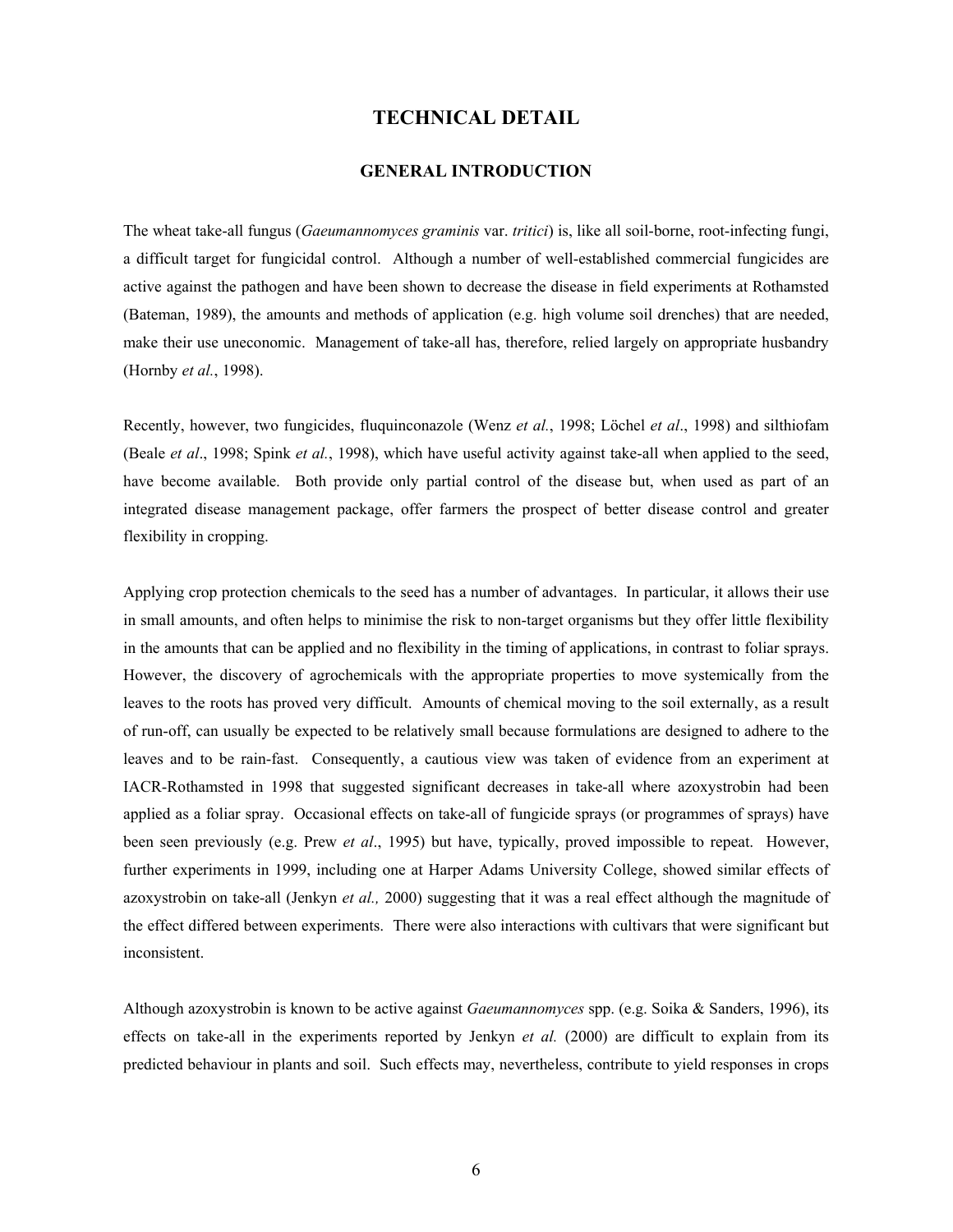at risk from the disease and, if confirmed, could alter perceptions about how best to exploit the compound in crop protection programmes.

Whether azoxystrobin has the potential to contribute more specifically to the practical management of takeall, perhaps in combination with the new seed treatment fungicides, is uncertain. The inconsistent effects on different cultivars would, for example, make it difficult to exploit the fungicide efficiently unless they could also be predicted. Progress toward this is unlikely without a better understanding of the mechanism by which azoxystrobin decreases take-all.

The objects of the project described in this report were, therefore, to confirm and extend the initial findings reported by Jenkyn *et al.* (2000), and to explore the potential for azoxystrobin to contribute to the practical management of take-all in wheat. It had the following specific objectives:

- (a) To confirm evidence that azoxystrobin applied as a foliar spray can decrease takeall in wheat.
- (b) To seek evidence to help explain the mechanism by which azoxystrobin decreases take-all in wheat.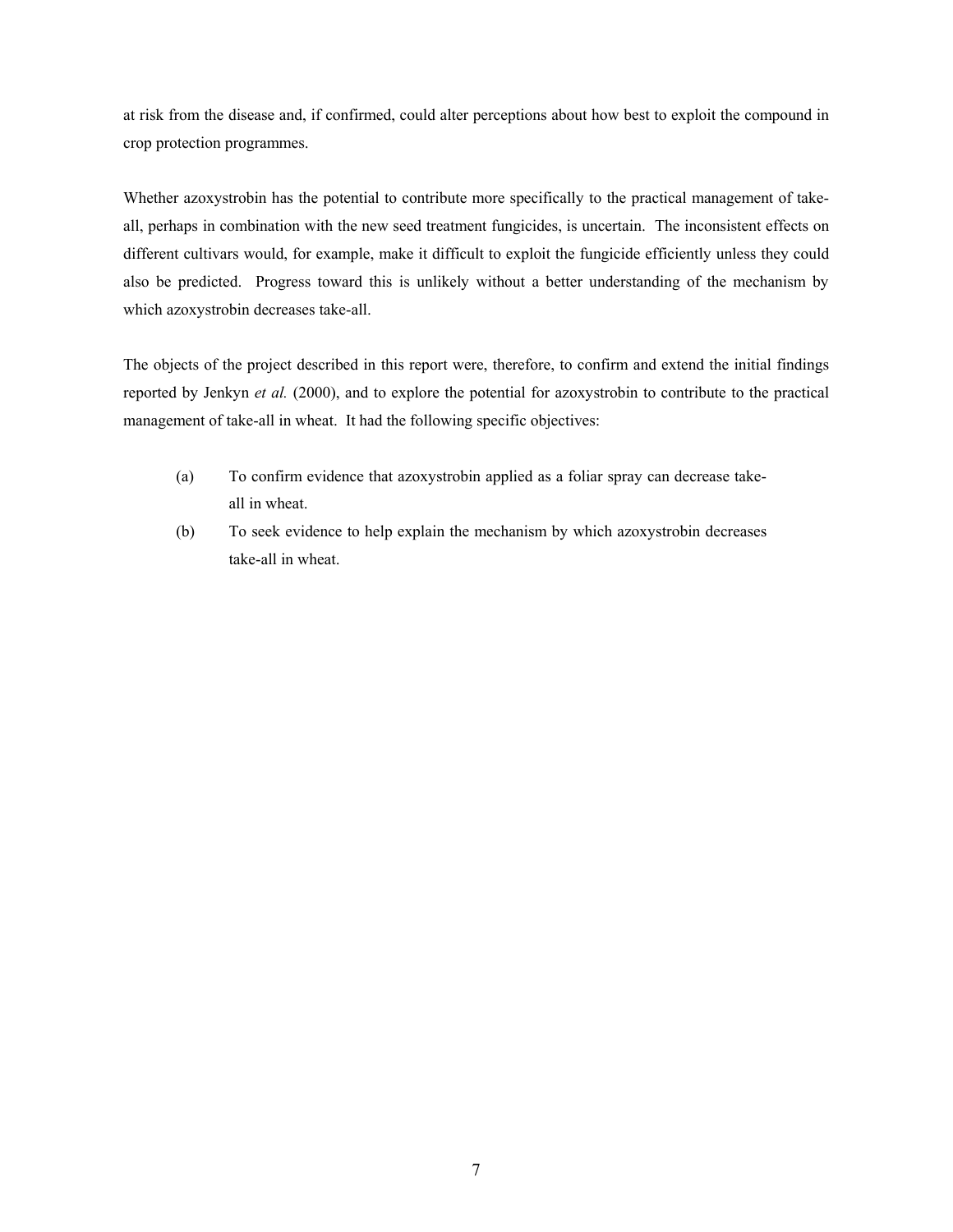# **EXPERIMENTAL PART 1: FIELD EXPERIMENTS**

### **Introduction**

The results presented in this part of the report are from a total of six field experiments in harvest years 2000 and 2001. Four of the experiments (Experiments 1.1 - 1.4, in 2000) had already been planned by Zeneca (now part of Syngenta) to study effects of strobilurin fungicides on stem base diseases of wheat but the company had no plans to measure take-all on the roots. The other two experiments were specifically designed for the purposes of this project and were sited on the IACR experimental farms at Woburn in 2000 and Rothamsted in 2001 (Experiments 1.5 and 1.6, respectively).

For Experiments 1.1 - 1.4 the only information made available to the authors of this report, apart from details of the treatments tested, concern cultivars and sowing dates, and the fungicides that were applied to all plots to minimise differences in diseases apart from those that the experiments were designed to study. Similar information is provided for the experiments on the Woburn and Rothamsted Experimental Farms. Other details concerning the management of the latter experiments, such as the cultivations used to prepare the seedbeds, and applications of herbicides, molluscicides and insecticides that were made to all plots, are omitted. However, this information, should it be required, is readily available from the records kept at IACR-Rothamsted.

#### **Materials and Methods**

### *Experiments 1.1 - 1.4*

The four Zeneca experiments that were sampled were in Suffolk, Lincolnshire, Wiltshire and Warwickshire (Experiments 1.1 - 1.4, respectively). The cultivars (and sowing dates) on the four sites were, respectively, Claire (14 - 17 October 1999; exact sowing date for the area occupied by the experiment not known), Soissons (15 October 1999), Riband (12 October 1999) and Charger (26 October 1999). The site used for Experiment 1.3 had been in continuous wheat for at least 12 years but the other three sites were growing second (Experiment 1.4) or third (Experiments 1.1 and 1.2) wheats after a break.

The fungicide treatments that were sampled in the four experiments, which were chosen from among a much larger number of treatments being tested, were selected to study the effects on take-all of azoxystrobin and the newer strobilurin fungicide picoxystrobin. In Experiments 1.1 and 1.2, which were designed to test the effects of fungicides on sharp eyespot (*Rhizoctonia cerealis*), four treatments were selected that compared azoxystrobin and picoxystrobin, applied at the beginning of stem extension, with a treatment that received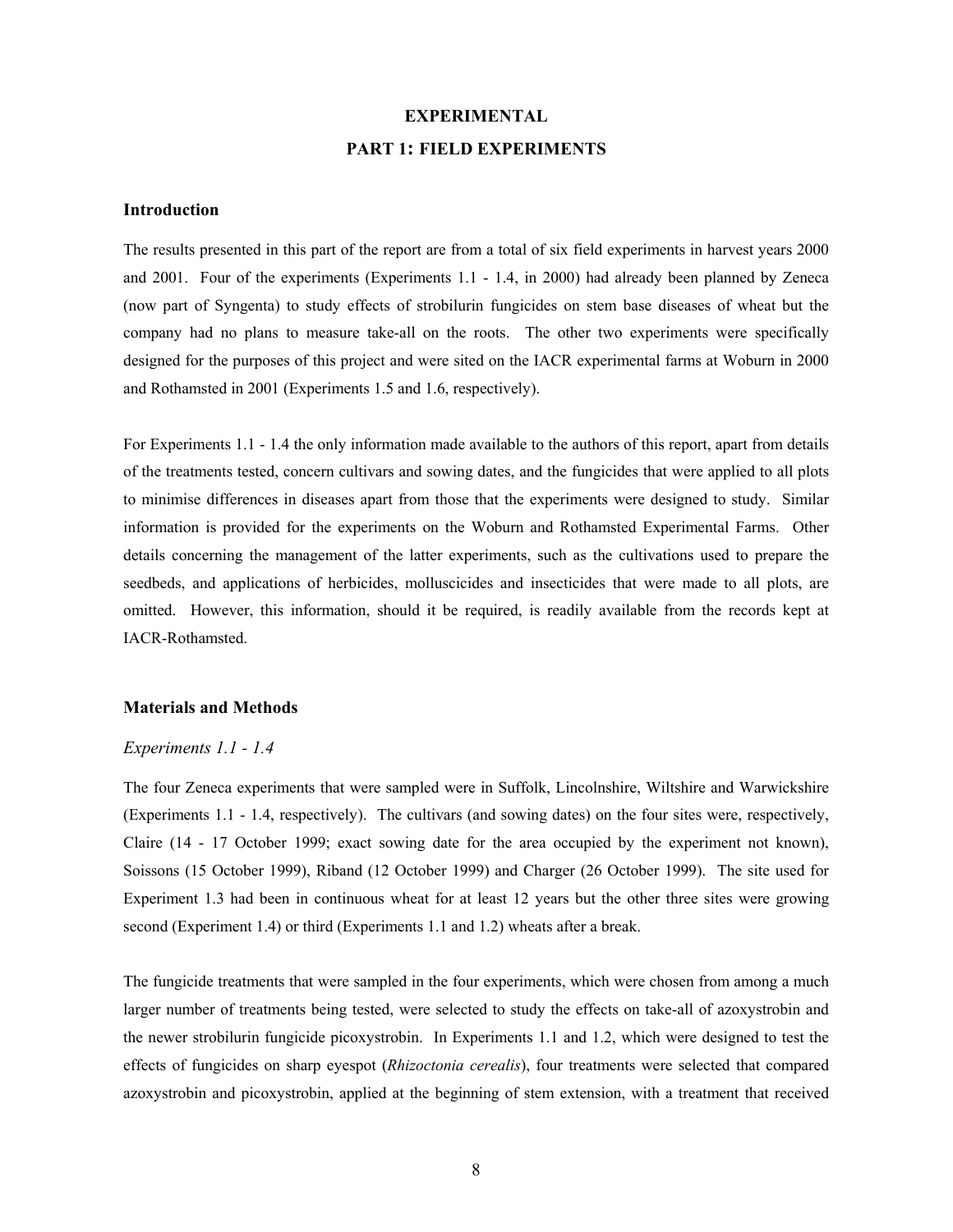neither (Table 1). Dates (and growth stages; Zadoks, Chang & Konzak, 1974) when these treatments were applied in Experiments 1.1 and 1.2 were 5 May (GS 30-31) and 16 April (GS 31), respectively. All of the sampled plots in these two experiments were subsequently sprayed with a formulated mixture of the fungicides epoxiconazole and fenpropimorph.

| Table 1. Details of the strobilurin fungicides tested and their rates of application (g ai/ha) in |
|---------------------------------------------------------------------------------------------------|
| Experiments $1.1 - 1.41$ .                                                                        |

| Treatment      | <b>Expts. 1.1 and 1.2</b> | <b>Experiments 1.3 and 1.4</b> |                          |
|----------------|---------------------------|--------------------------------|--------------------------|
| No.            | <b>Early spray</b>        | <b>Early spray</b>             | Late spray <sup>2</sup>  |
|                | None                      | None                           | None                     |
| $\overline{c}$ | Azoxystrobin (250)        | None                           | Azoxystrobin $(200) + E$ |
|                | Picoxystrobin (250)       | Azoxystrobin (250)             | Azoxystrobin (250)       |
| 4              | Picoxystrobin (500)       | Picoxystrobin (250)            | Azoxystrobin $(200) + E$ |
|                |                           | Picoxystrobin (500)            | Azoxystrobin $(200) + E$ |

<sup>1</sup> Early sprays were applied at the beginning of stem extension and late sprays at early booting; see text for further details.

 $2 E = \text{epoxiconazole at } 62.5 \text{ g ai/ha.}$ 

In Experiments 1.3 and 1.4, which were designed to test the effects of fungicides on eyespot (*Tapesia* spp.), the five treatments that were selected for sampling tested combinations of sprays applied early (early stem extension) and late (early booting). The early sprays were of azoxystrobin or picoxystrobin, and the late sprays were of azoxystrobin alone or in combination with epoxiconazole. Details of the treatments are provided in Table 1 but because epoxiconazole was not expected to affect take-all it has, for simplicity, been omitted from the tables of results. The early and late sprays in Experiment 1.3 were applied on 14 April and 30 May (GS 30 and GS 43, respectively) and those in Experiment 1.4 on 10 April and 29 May (details of actual growth stages when sprayed, not supplied). All of the sampled plots in Experiments 1.3 and 1.4 were sprayed with the fungicide pencycuron in March, before the treatment sprays were applied.

Plots were 3m wide and at least 17m long but sampling to measure take-all was confined to an area 3m wide x 5m long at one end of each plot. There were six replicates of each treatment arranged in fully randomised blocks. Small samples of plants were collected from each of the four sites in late April or early May, and sent to Rothamsted to confirm the presence of take-all on the roots before deciding to proceed with more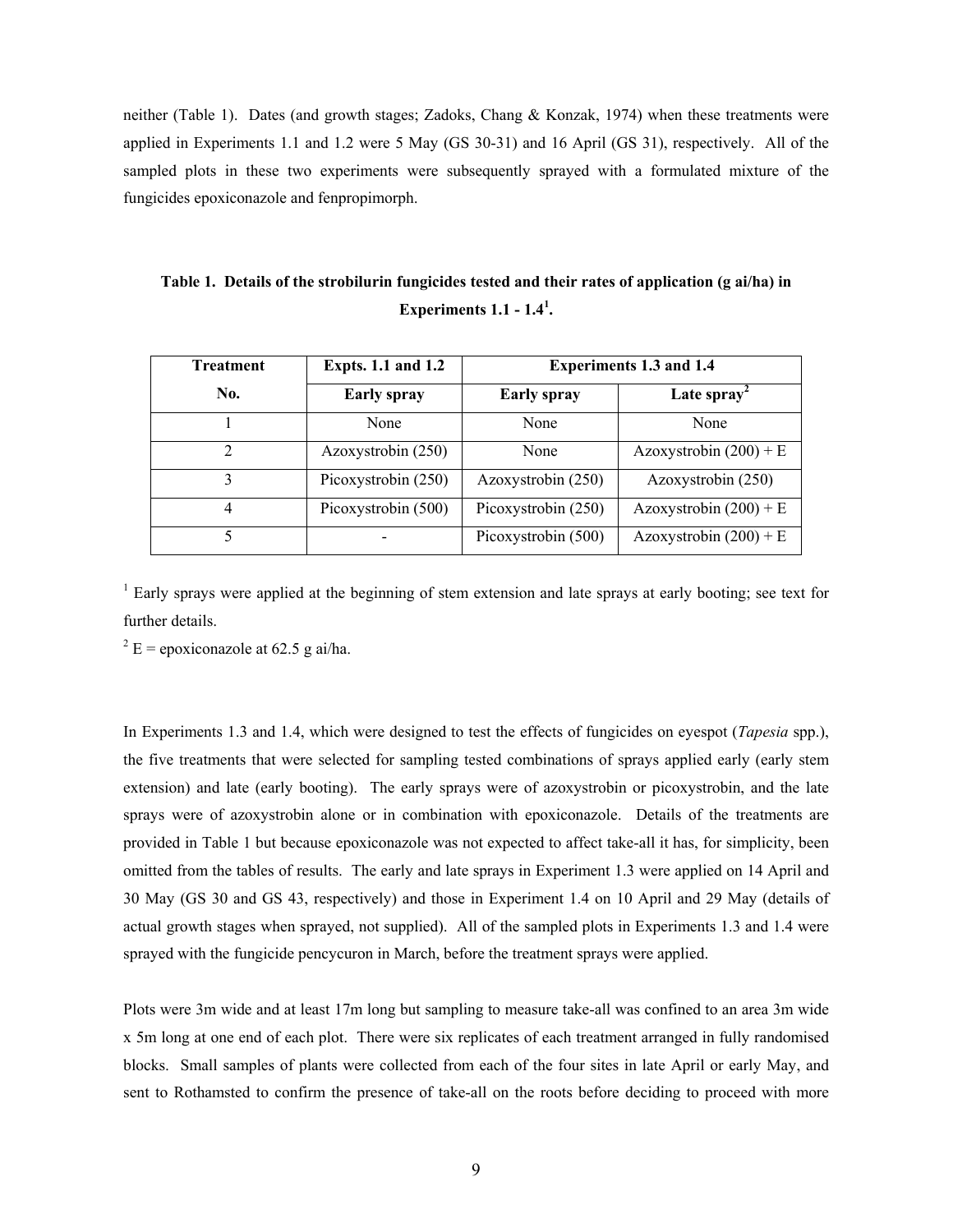detailed sampling in July. Five 20 cm lengths of row were sampled from each plot on 14, 11, 17 and 13 July, respectively, in Experiments 1.1 - 1.4 (GS 77 except GS 83 in Experiment 1.3).

#### *Experiment 1.5*

This experiment compared azoxystrobin with five related fungicides including an experimental compound that was designated HGCA Z. It was on a heavy clay soil on the Woburn Experimental Farm and followed winter wheat in 1998 and 1999. Plots (each 3 m wide x 10 m long) were sown with winter wheat (cv*.* Consort, treated with bitertanol + fuberidazole) at 300 seeds/ $m<sup>2</sup>$  on 16 September 1999. The fungicides (azoxystrobin, kresoxim-methyl, picoxystrobin, pyraclostrobin, trifloxystrobin and HGCA Z) were all applied at 250 g ai in 220 l water/ha. Each was applied twice to the same plots, on 27 April (*c.* GS 31-32) and 20 May (*c.* GS 39). There were four replicate plots of each of the six fungicide treatments, arranged in four fully randomised blocks, and two untreated plots per block. Fungicide sprays to minimise differences in diseases apart from take-all were applied to all plots on 30 April (epoxiconazole) and 20 May (epoxiconazole + chlorothalonil). Other applications (which included nitrogen at 150 kg/ha on 2 May) conformed to standard practice on the Woburn Experimental Farm.

Plant samples to determine amounts of take-all on the roots were taken from each plot on 22 June (GS 69; 10 x 20 cm lengths of row/plot). Grain yields were measured after combine harvesting the plots on 18 August.

After harvesting the experiment, the site was ploughed (on 21 September 2000) and the plots re-sown with winter wheat (cv. Claire, treated with bitertanol  $+$  fuberidazole) at 375 seeds/ $m<sup>2</sup>$  on 5 October, to determine whether there were any residual effects of the treatments on take-all in 2001. Management of the crop conformed to standard practice on the Woburn Experimental Farm. Samples of plants were taken from the plots on 3 April (GS  $22 - 23$ ; 5 x 15 cm lengths of row/plot) and 20 June (GS  $69$ ; 5 x 20 cm lengths of row/plot).

#### *Experiment 1.6*

This experiment was designed to study the mechanism by which azoxystrobin applied to the leaves affects take-all on the roots, and, in particular, whether the activity of the fungicide against take-all is a reflection of the amount that is deposited on the soil.

The experiment was on a flinty clay loam soil on the Rothamsted Experimental Farm, and followed winter wheat in 1999 and 2000. Plots of winter wheat (cv. Hereward, treated with bitertanol + fuberidazole) were sown at 350 seeds/ $m^2$  on 20 October 2000 with either 12.5 or 25 cm between the rows. Sprays of azoxystrobin (at 250 g ai/ha) were applied on 11 May (GS 32; spring), 31 May (GS 39; summer) or on both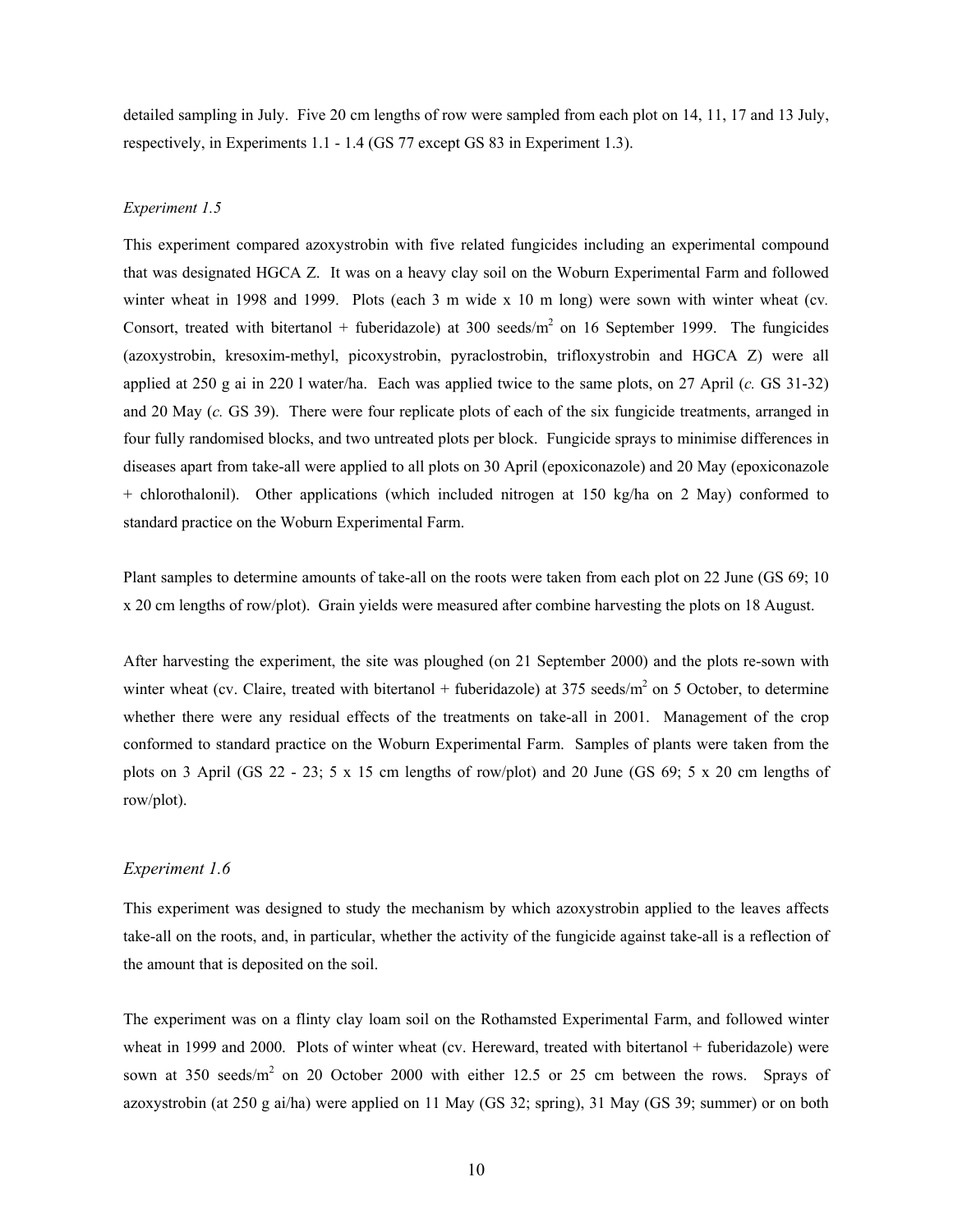dates to the foliage in plots sown at each of the two row spacings or to the soil in plots sown at the wide row spacing only. Sprays to the foliage were applied in 220 l water/ha using a small-plot hydraulic sprayer that consisted of a hand-held boom (fitted with flat fan nozzles, 02-110-20), connected to a back-pack that propelled the solution using compressed air. Similar equipment, fitted with drop legs, was used to apply sprays to the soil but different (02-Pruejet) nozzles were used that generated larger droplets, so that deposition on the soil was maximised and drift on to the adjacent foliage was minimised. Twice as many nozzles were fitted to the equipment used to apply sprays to the soil than to that used to apply sprays to the foliage because there was one drop leg ( and one nozzle) between each pair of rows. Sprays to the soil were, therefore, applied in twice the volume (440 l water/ha) but at half the concentration of those applied to the foliage.

There were two replicates of each of the nine fungicide treatments plus one unsprayed plot at each row spacing in each of two fully randomised blocks. To minimise differences in diseases apart from take-all, all plots were sprayed on 15 May with epoxiconazole plus cyprodinil and on 6 June with epoxiconazole. Other applications to the experiment, including nitrogen at 60 kg/ha on 27 March and 150 kg/ha on 4 May, conformed to standard practice on the Rothamsted Experimental Farm.

Plant samples to determine amounts of take-all on the roots were taken from each plot on 11 July (GS 73; 10 x 20 cm lengths of row/plot). Grain yields were measured after combine harvesting the plots on 1 August.

#### *Disease assessments*

Plants for assessing take-all on the roots were dug from the plots using a fork. The roots were washed free of soil and either assessed immediately (samples taken in April or May) or air dried and then stored in an unheated glasshouse for assessment at a later date (samples taken in June or July). Roots on the early samples were examined under water in a white dish, and the numbers of plants and roots with take-all recorded. After re-wetting, root systems on the later samples were examined in a similar way and take-all assessed as slight1 (<10% roots infected), slight 2 (11 - 25%), moderate 1 (26 - 50%), moderate 2 (51 - 75%) or severe (> 75%). The data were used to calculate a take-all index for each plot [(% plants with infection in the slight 1 category + 2 x % slight  $2 + 3$  x % moderate  $1 + 4$  x % moderate  $2 + 5$  x % severe) ÷ 5; maximum = 100]. To help interpret yields, plants sampled in June or July were also examined to determine amounts of the stem base diseases eyespot (*Tapesia* spp.)*,* sharp eyespot (*Rhizoctonia cerealis*) and brown foot rot (*Fusarium* spp.) but these data from Experiments 1.1 - 1.4 are omitted because yield data were not made available. A logit transformation was used for the analysis of data expressed as percentages. The tables show the mean logit values for individual treatments and the appropriate standard errors of differences between them. Percentages obtained by back transformation are shown in parentheses.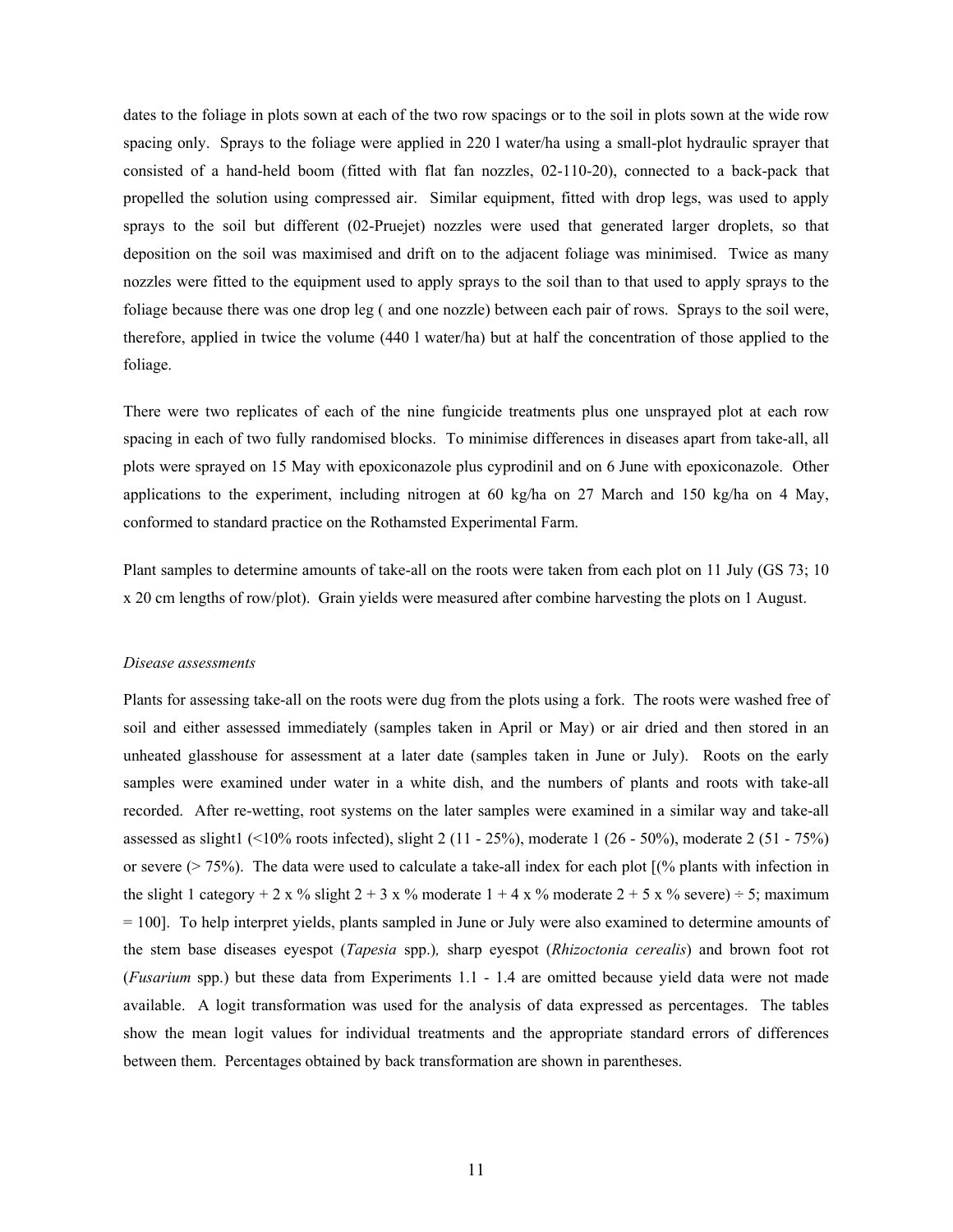### **Results**

### *Experiment 1.1*

In plots sprayed with azoxystrobin, there were fewer plants with take-all, and especially with symptoms that were moderate or severe, than in plots sprayed with picoxystrobin or neither (Table 2). Overall, differences between the four treatments were not significant. However, the contrast between azoxystrobin and the mean of the other three treatments (with 1 DF) was significant for percentage plants with moderate or severe symptoms (P (logit transforms) =  $0.03$ ) and for take-all index (P =  $0.03$ ).

# **Table 2. Effects of azoxystrobin and picoxystrobin on the incidence and severity of take-all in**  Experiment  $1.1<sup>1</sup>$

|                                  | <b>Take-all</b> |                   |              |  |  |
|----------------------------------|-----------------|-------------------|--------------|--|--|
| Fungicide treatment <sup>2</sup> | <b>Total</b>    | Moderate + severe | <b>Index</b> |  |  |
| $(g\text{ ai/ha})$               | (% plants)      | $(\%$ plants)     |              |  |  |
| None                             | $+0.70(80.3)$   | $-0.41(30.7)$     | 34.0         |  |  |
| Azoxystrobin (250)               | $+0.36(67.0)$   | $-0.89(14.4)$     | 23.6         |  |  |
| Picoxystrobin (250)              | $+0.64(78.3)$   | $-0.57(24.4)$     | 32.4         |  |  |
| Picoxystrobin (500)              | $+0.63(78.0)$   | $-0.57(24.3)$     | 31.6         |  |  |
| <b>SED</b> (15 DF)               | 0.182           | 0.187             | 4.72         |  |  |
| Probability                      | 0.26            | 0.11              | 0.17         |  |  |

<sup>1</sup>Data (except take-all indices) are logit transform values with, in parentheses, the corresponding percentage values obtained by back transformation.

<sup>2</sup> Fungicide treatments were applied at the beginning of stem extension; see text for further details.

### *Experiment 1.2*

Take-all was common on the roots of plants sampled from this experiment but most of the symptoms were slight. Incidence of the disease (% plants) was significantly decreased by azoxystrobin (judged by the contrast between this treatment and the mean of the other three;  $P$  (logit transforms) = 0.02) but effects on severity (% plants with moderate or severe symptoms) and, as a consequence of this, on take-all index were, relatively, much larger and more significant (Table 3).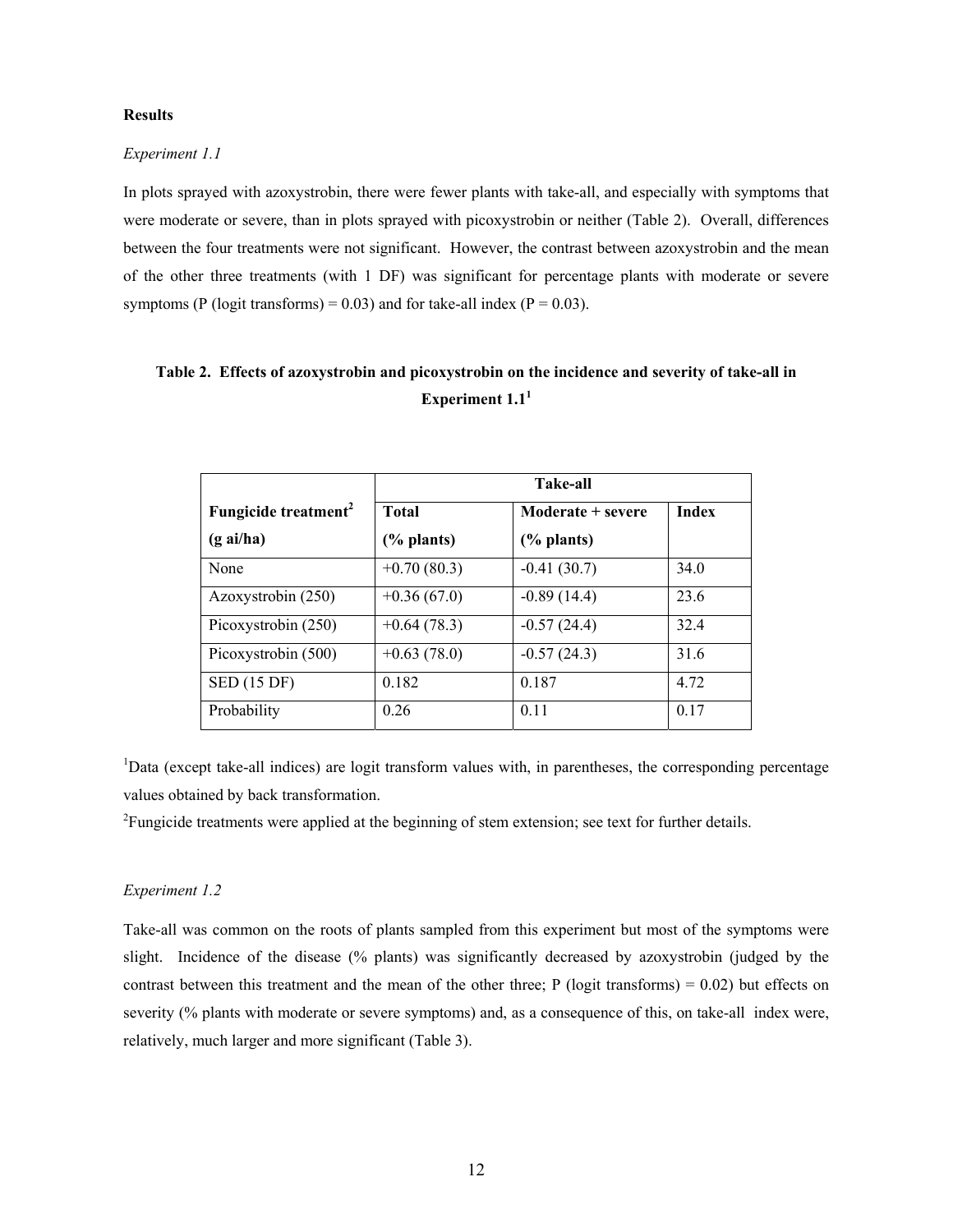|                                  |               | <b>Take-all</b>   |              |
|----------------------------------|---------------|-------------------|--------------|
| Fungicide treatment <sup>2</sup> | <b>Total</b>  | Moderate + severe | <b>Index</b> |
| $(g\text{ ai/ha})$               | $(\%$ plants) | $(\%$ plants)     |              |
| None                             | $+0.83(84.1)$ | $-1.12(9.7)$      | 23.8         |
| Azoxystrobin (250)               | $+0.43(70.4)$ | $-2.13(1.4)$      | 14.6         |
| Picoxystrobin (250)              | $+0.85(84.5)$ | $-0.69(20.2)$     | 29.5         |
| Picoxystrobin (500)              | $+1.16(91.0)$ | $-1.00(11.9)$     | 27.7         |
| SED (15 DF)                      | 0.244         | 0.169             | 2.67         |
| Probability                      | 0.07          | < 0.001           | < 0.001      |

**Table 3. Effects of azoxystrobin and picoxystrobin on the incidence and severity of take-all in Experiment 1.2.<sup>1</sup>**

<sup>1</sup>Data (except take-all indices) are logit transform values with, in parentheses, the corresponding percentage values obtained by back transformation.

<sup>2</sup> Fungicide treatments were applied at the beginning of stem extension; see text for further details.

## *Experiment 1.3*

Differences between treatments in the incidence of take-all were significant, and indicated that the disease was least common where two sprays of azoxystrobin had been applied or, less explicably, where azoxystrobin followed picoxystrobin at the larger of the two rates tested (Table 4). Differences in severity (% plants with moderate or severe symptoms) were more straightforward and showed a modest (and not significant) decrease where a single spray of azoxystrobin (at 200 g ai/ha) was applied at early booting but a much larger (and significant) effect where a spray of azoxystrobin at this growth stage (at 250 g ai/ha) followed an application of the same fungicide at the beginning of stem extension (probabilities based on the contrast between none *vs* one *vs* two sprays of azoxystrobin were 0.03 and 0.02 for logits of percentage plants with moderate or severe symptoms and for take-all indices, respectively).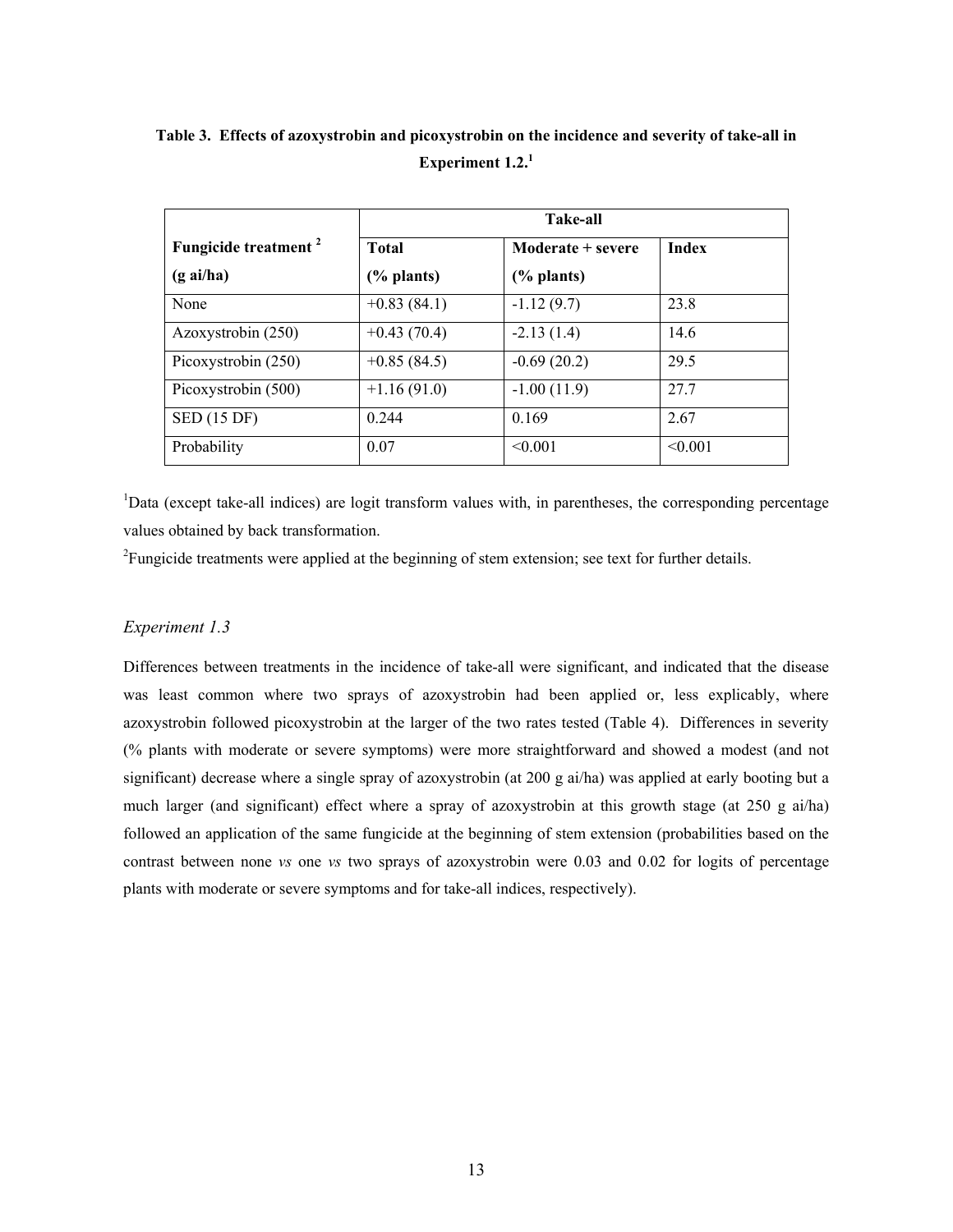|                                            |               | <b>Take-all</b> |                       |              |  |  |
|--------------------------------------------|---------------|-----------------|-----------------------|--------------|--|--|
| Fungicide treatment <sup>2</sup> (g ai/ha) |               | <b>Total</b>    | Moderate + severe     | <b>Index</b> |  |  |
| <b>Early</b>                               | Late          | $(\%$ plants)   | $\frac{6}{6}$ plants) |              |  |  |
| None                                       | None          | $+1.43(94.6)$   | $-0.30(35.7)$         | 42.0         |  |  |
| None                                       | Azoxy $(200)$ | $+1.43(94.5)$   | $-0.50(26.9)$         | 37.5         |  |  |
| Azoxy $(250)$                              | Azoxy $(250)$ | $+0.92(86.4)$   | $-0.93(13.5)$         | 26.9         |  |  |
| Picoxy $(250)$                             | Azoxy $(200)$ | $+1.13(90.6)$   | $-0.47(28.0)$         | 34.7         |  |  |
| Picoxy $(500)$                             | Azoxy $(200)$ | $+0.87(85.2)$   | $-0.59(23.5)$         | 34.5         |  |  |
| <b>SED (20 DF)</b>                         |               | 0.195           | 0 2 2 5               | 4.76         |  |  |
| Probability                                |               | 0.02            | 0.11                  | 0.06         |  |  |

**Table 4. Effects of azoxystrobin and picoxystrobin on the incidence and severity of take-all in Experiment 1.31**

<sup>1</sup>Data (except take-all indices) are logit transform values with, in parentheses, the corresponding percentage values obtained by back transformation.

 $2$ Early sprays were applied at the beginning of stem extension and late sprays at early booting; see text for further details. Azoxy = azoxystrobin, Picoxy = picoxystrobin.

#### *Experiment 1.4*

On average, there were fewer plants infected with take-all where picoxystrobin had been applied at the beginning of stem extension than where azoxystrobin or nothing had been applied at the same growth stage (Table 5) but plants with moderate or severe symptoms were least common where azoxystrobin was applied (and was followed by a second spray of the same fungicide at early booting). However, the differences were small and none of them was significant.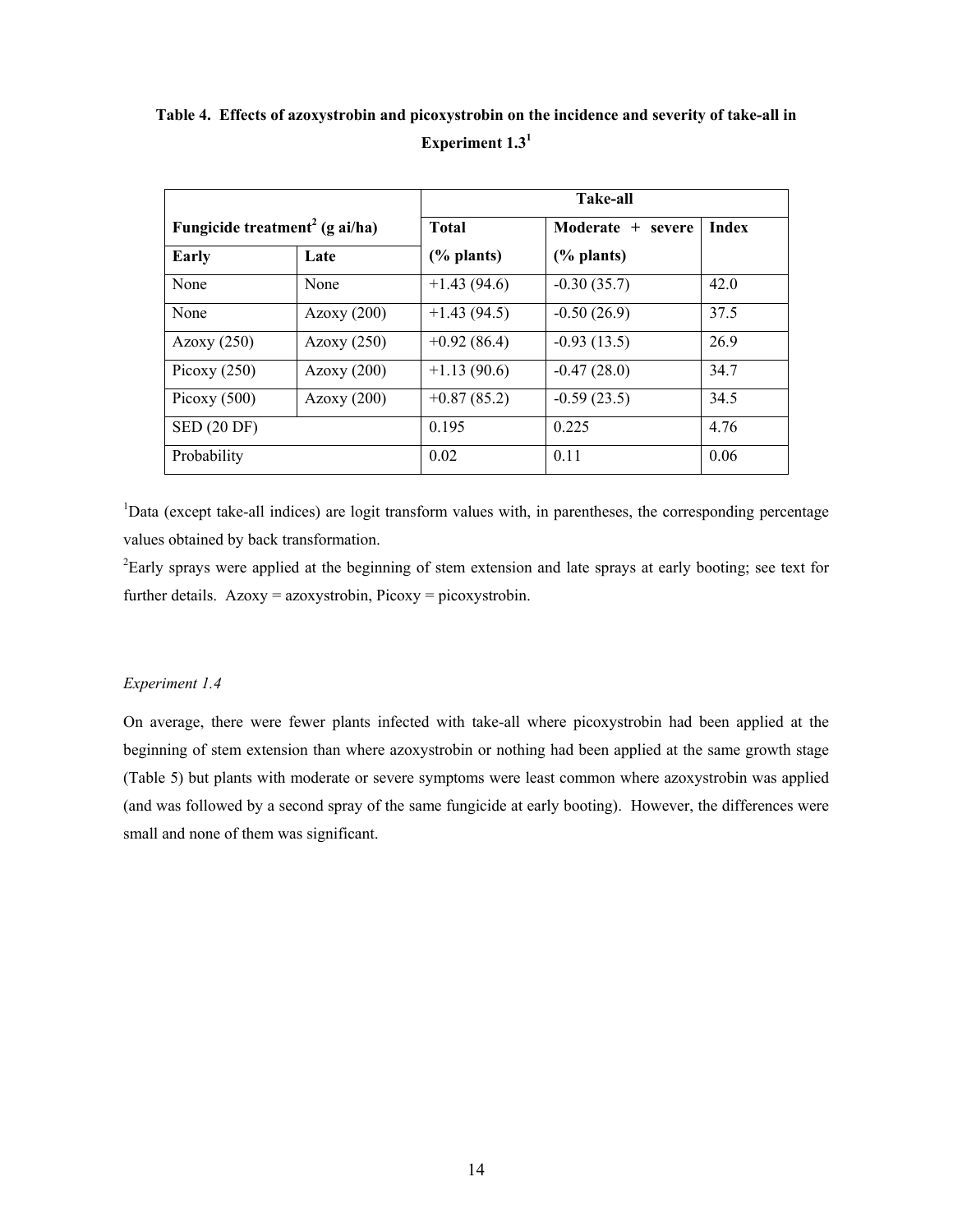|                                            |               |               | <b>Take-all</b>   |              |
|--------------------------------------------|---------------|---------------|-------------------|--------------|
| Fungicide treatment <sup>2</sup> (g ai/ha) |               | <b>Total</b>  | Moderate + severe | <b>Index</b> |
| Early                                      | Late          | $(\%$ plants) | $(\%$ plants)     |              |
| None                                       | None          | $+0.56(75.2)$ | $-0.75(18.3)$     | 31.0         |
| None                                       | Azoxy $(200)$ | $+1.08(89.6)$ | $-0.80(16.8)$     | 31.9         |
| Azoxy $(250)$                              | Azoxy $(250)$ | $+0.89(85.6)$ | $-0.89(14.4)$     | 30.1         |
| Picoxy $(250)$                             | Azoxy (200)   | $+0.64(78.2)$ | $-0.69(20.1)$     | 29.2         |
| Picoxy $(500)$                             | Azoxy $(200)$ | $+0.56(75.5)$ | $-0.65(21.6)$     | 29.3         |
| SED (20 DF)                                |               | 0.26          | 0.337             | 5.96         |
| Probability                                |               | 0.21          | 0.96              | 0.99         |

**Table 5. Effects of azoxystrobin and picoxystrobin on the incidence and severity of take-all in Experiment 1.41**

<sup>1</sup>Data (except take-all indices) are logit transform values with, in parentheses, the corresponding percentage values obtained by back transformation.

<sup>2</sup>Early sprays were applied at the beginning of stem extension and late sprays at early booting; see text for further details.  $Azoxy = azoxystrobin, Picoxy = picoxystrobin.$ 

#### *Experiment 1.5*

Most of the plants sampled from this experiment (in June) were affected by take-all and differences between the treatments in incidence of the disease were relatively small and not significant (Table 6). There were, however, significantly fewer plants with moderate or severe disease in plots treated with azoxystrobin or HGCA Z than in those treated with the other fungicides or none. The mean for these two treatments (24.6%) was less than half that for all other plots (57.5 %) and there were corresponding, and significant, effects on take-all index.

Eyespot was the commonest of the stem base diseases, affecting, on average, 38.7% of straws. However, symptoms were mostly slight, and differences between the treatments were small and not significant (Table 6). On average, sharp eyespot affected only 3.2% of straws, and brown foot rot only 6.6%.

Overall, the differences between treatments in grain yield were not quite significant (Table 6). Plots treated with azoxystrobin or HGCA Z (which had least take-all) did, however, give more grain than the untreated plots  $(+ 1.13 \text{ t/ha}; + 15.4\%)$  and those treated with the other fungicides  $(+0.64 \text{ t/ha}; + 8.2\%)$ .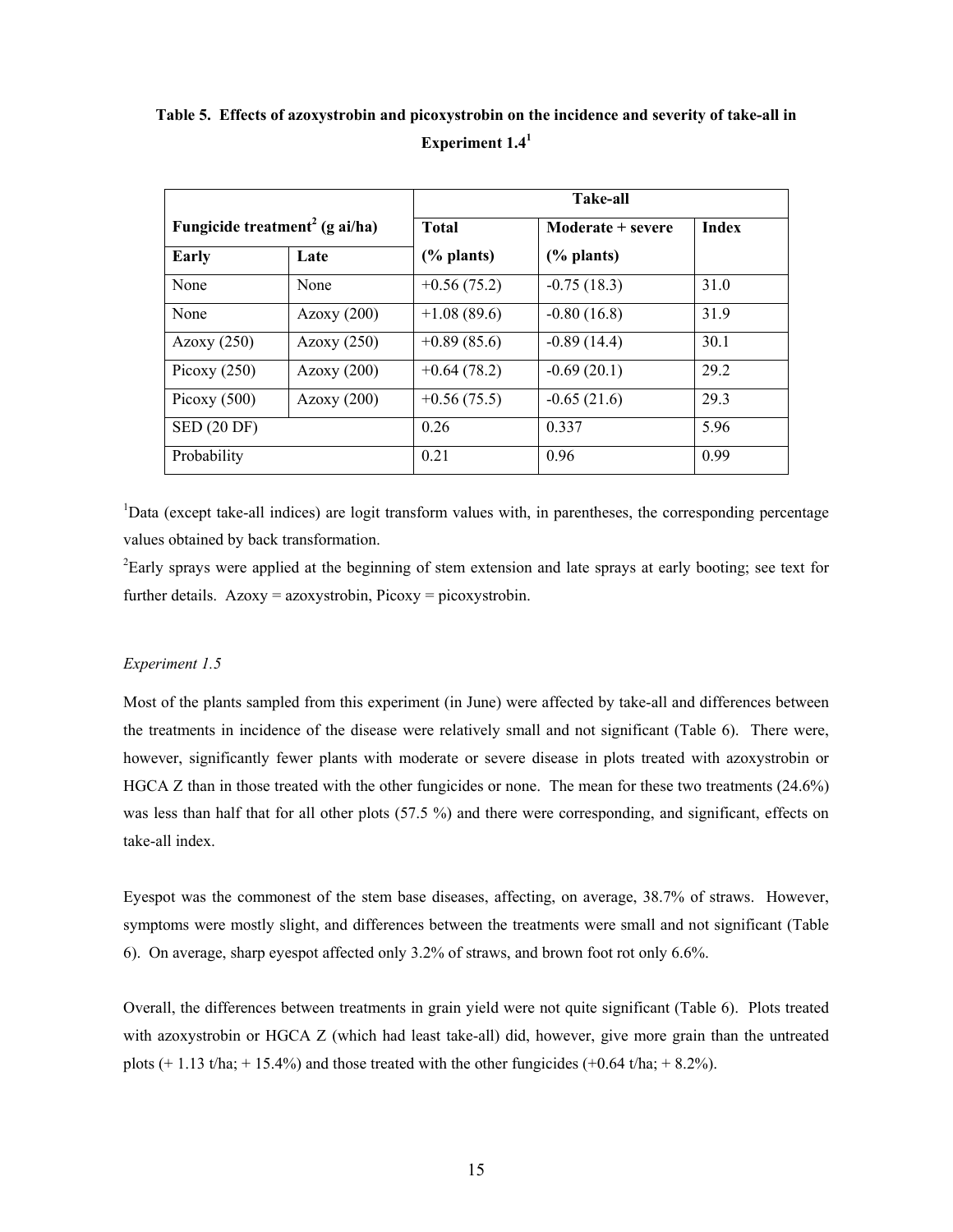Measurements of take-all on the roots of the wheat grown in the plots in 2001 provided no evidence to indicate residual effects of the treatments applied to the previous crop, in 2000.

|                                  |               | <b>Take-all</b>  | <b>Eyespot</b> | Grain         |        |
|----------------------------------|---------------|------------------|----------------|---------------|--------|
| Fungicide treatment <sup>2</sup> | <b>Total</b>  | Moderate+ severe | <b>Index</b>   | <b>Total</b>  | yield  |
|                                  | $(\%$ plants) | $(\%$ plants)    |                | $(\%$ straws) | (t/ha) |
| None                             | $+1.80(97.3)$ | $+0.21(60.4)$    | 53.7           | $-0.17(41.7)$ | 7.31   |
| Azoxystrobin                     | $+1.64(96.4)$ | $-0.52(26.2)$    | 35.7           | $-0.08(45.9)$ | 8.42   |
| Kresoxim-methyl                  | $+1.84(97.6)$ | $+0.05(52.6)$    | 50.3           | $-0.13(43.3)$ | 7.69   |
| Picoxystrobin                    | $+2.04(98.3)$ | $+0.40(68.8)$    | 56.5           | $-0.25(37.6)$ | 7.51   |
| Pyraclostrobin                   | $+1.34(93.5)$ | $-0.03(48.5)$    | 46.2           | $-0.30(35.6)$ | 7.94   |
| Trifloxystrobin                  | $+1.53(95.5)$ | $+0.07(53.6)$    | 50.5           | $-0.29(36.0)$ | 8.03   |
| HGCA Z                           | $+1.41(94.4)$ | $-0.60(23.1)$    | 35.1           | $-0.46(28.4)$ | 8.45   |
| $\text{SED}^3$ (22 DF)<br>1      | 0.244         | 0.294            | 6.76           | 0.163         | 0.451  |
| $\overline{2}$                   | 0.211         | 0.254            | 5.86           | 0.141         | 0.391  |
| Probability                      | 0.07          | 0.02             | 0.02           | 0.31          | 0.06   |

**Table 6. Effects of strobilurin fungicides on take-all, eyespot and grain yield in Experiment 1.51 .** 

<sup>1</sup>Data (except take-all indices and grain yields) are logit transform values with, in parentheses, the corresponding percentage values obtained by back transformation.

 ${}^{2}$ Each of the fungicides was applied twice, at the beginning of stem extension and at flag leaf emergence; see text for further details.

 $3$ SED 1 is for comparisons between the fungicides, and SED 2 for comparing any of the fungicides with none.

## *Experiment 1.6*

Take-all, measured in July, was less severe than expected in a third consecutive wheat crop probably as a result of relatively late sowing (20 October) which was a consequence of the wet and very difficult conditions in autumn 2000. On average, 72.1% of plants were affected by the disease and 15.7% had symptoms that were moderate or severe.

There was a significant effect of spray timing on the incidence of take-all (% plants), with less disease following the spring (or spring + summer) application of azoxystrobin than after the summer application alone. Applying the fungicide to the soil or to the foliage in plots sown at different row spacings had no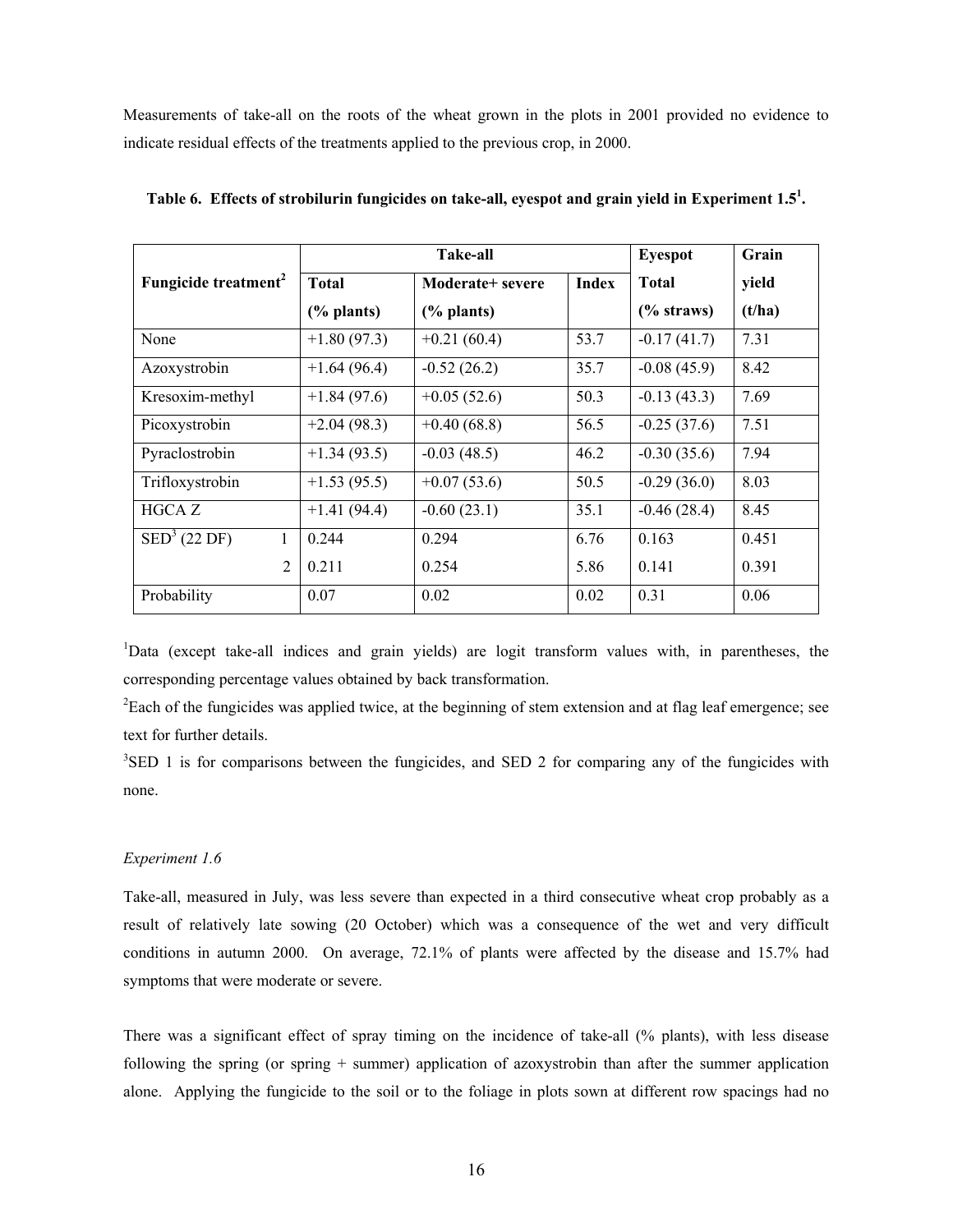significant effect. Results from the extra plots, which were not sprayed with azoxystrobin, suggested, however, that the incidence of take-all was greater, albeit not significantly, in plots sown at the wide than at the narrow row spacing. Accordingly, the mean values for unsprayed plots in Table 7 are weighted to recognise the different proportions of sprayed plots in the factorial part of the experiment that were sown at the narrow and wide row spacings (i.e.  $1:2$ ). These show that the average decreases in take-all achieved in this experiment were, despite the significant effects of spray timing, modest compared to those seen in some earlier experiments.

Numbers of straws affected by eyespot, brown foot rot and sharp eyespot in the plots sprayed with azoxystrobin averaged 18.4, 13.1 and 1.6%, respectively, but symptoms were mostly slight and unaffected by the timing of sprays or by row-spacing and methods of application. There were, similarly, no significant effects on grain yield (Table 7).

| Azoxystrobin             | <b>Total</b>          | Moderate + severe | <b>Index</b> | <b>Grain yield</b> |
|--------------------------|-----------------------|-------------------|--------------|--------------------|
| sprays <sup>2</sup>      | $\frac{6}{6}$ plants) | (% plants)        |              | (t/ha)             |
| None                     | $+0.52(73.8)$         | $-0.70(19.8)$     | 27.2         | 6.57               |
| Spring                   | $+0.44(70.6)$         | $-0.88(14.7)$     | 23.4         | 6.46               |
| Summer                   | $+0.71(80.4)$         | $-0.62(22.3)$     | 31.0         | 6.51               |
| $Spring + summer$        | $+0.28(63.8)$         | $-0.94(13.2)$     | 22.2         | 6.53               |
| SED <sup>3</sup> (33 DF) | 0.136                 | 0.164             | 3.14         | 0.323              |
| $\overline{2}$           | 0.192                 | 0.232             | 4.44         | 0.456              |
| Probability <sup>4</sup> | 0.01                  | 0.14              | 0.02         | 0.97               |

**Table 7. Effects of azoxystrobin sprays applied at different times on the incidence and severity of**  take-all and on grain yield in Experiment  $1.6<sup>1</sup>$ .

<sup>1</sup>Data (except take-all indices and grain yields) are logit transform values with, in parentheses, the corresponding percentage values obtained by back transformation.

<sup>2</sup>Spring sprays were applied at GS 32, and summer sprays at GS 39; see text for further details.

 $3$ SED 1 is for comparisons between the treatments testing spray times, and SED 2 for comparing any of these with none.

<sup>4</sup>The probabilities that the differences between spray times, excluding none, occurred by chance.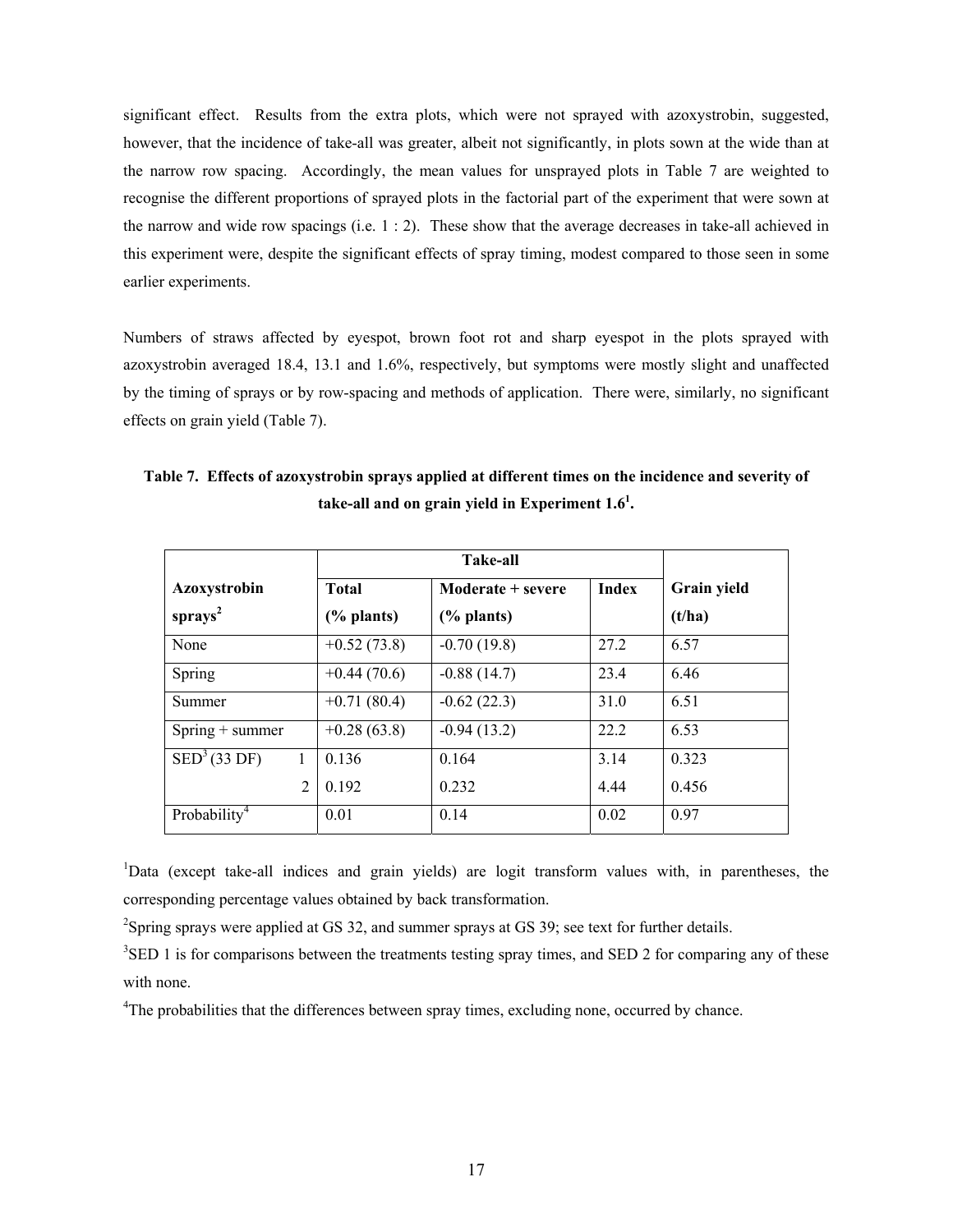# **EXPERIMENTAL PART 2: POT EXPERIMENTS**

### **Introduction**

In this part of the report, three pot experiments are described that sought to explore in more detail the effects of azoxystrobin, and related compounds, on take-all in wheat. The first of these (Experiment 2.1) tested the same fungicides that were tested in the field in Experiment 1.5. The other two pot experiments tested the two fungicides for which there was most evidence of significant activity (azoxystrobin and HGCA Z). In Experiments 2.1 and 2.2, the fungicides were applied to the soil but placed below the seed so that their effects on take-all were not wholly determined by possible differences in their mobility through soil as a consequence of their different physico-chemical properties. In Experiment 2.3, the fungicides were applied to the surface of the soil or to the foliage.

#### **Materials and Methods**

#### *Experiment 2.1*

In this experiment, the effects on take-all of azoxystrobin, kresoxim-methyl, picoxystrobin, pyraclostrobin, trifloxystrobin and the experimental compound designated HGCA Z were tested on wheat seedlings grown in a controlled environment. Each fungicide was tested at two rates that corresponded on an area basis to 250 and 500 g ai/ha except that, due to an error, kresoxim-methyl was only tested at 250 g ai/ha. These treatments were compared with another in which no fungicide was applied.

Clay loam soil, naturally infested with take-all, was collected from a field on the Rothamsted Experimental Farm, crumbled to an even texture, and large stones removed. The soil  $(200 \text{ cm}^3/\text{pot})$  was then placed in 11 cm tall white plastic pots (drinking cups; obtained from Mono Containers Ltd., ref. PV11) previously drilled with four 3 mm diameter drainage holes and each containing 50  $cm<sup>3</sup>$  of course sand. Appropriate stock solutions of each of the fungicides were prepared, using the formulated materials, and applied to the surface of the soil at 5 or 10ml/pot, to achieve the two rates of application of active ingredient. Another 50 cm<sup>3</sup> of soil was then added to each pot before sowing germinated seeds of wheat (cv. Hereward) at 8 per pot. The seeds were covered with a layer of Lee Moor elutriated sand (Cornish grit). There were six replicate pots of each of the fungicide treatments, arranged in six fully randomised blocks, and two untreated pots/block. After sowing, the pots were transferred to a controlled environment room set to run with a 16 h day, and 15/10°C day/night temperatures. Pots were stood in plastic saucers, and the soil watered from above. Five weeks after sowing, the root ball was knocked out of the pots, and the roots trimmed at the lower soil/sand interface. Roots were washed free of soil and examined under water in a white dish for take-all lesions.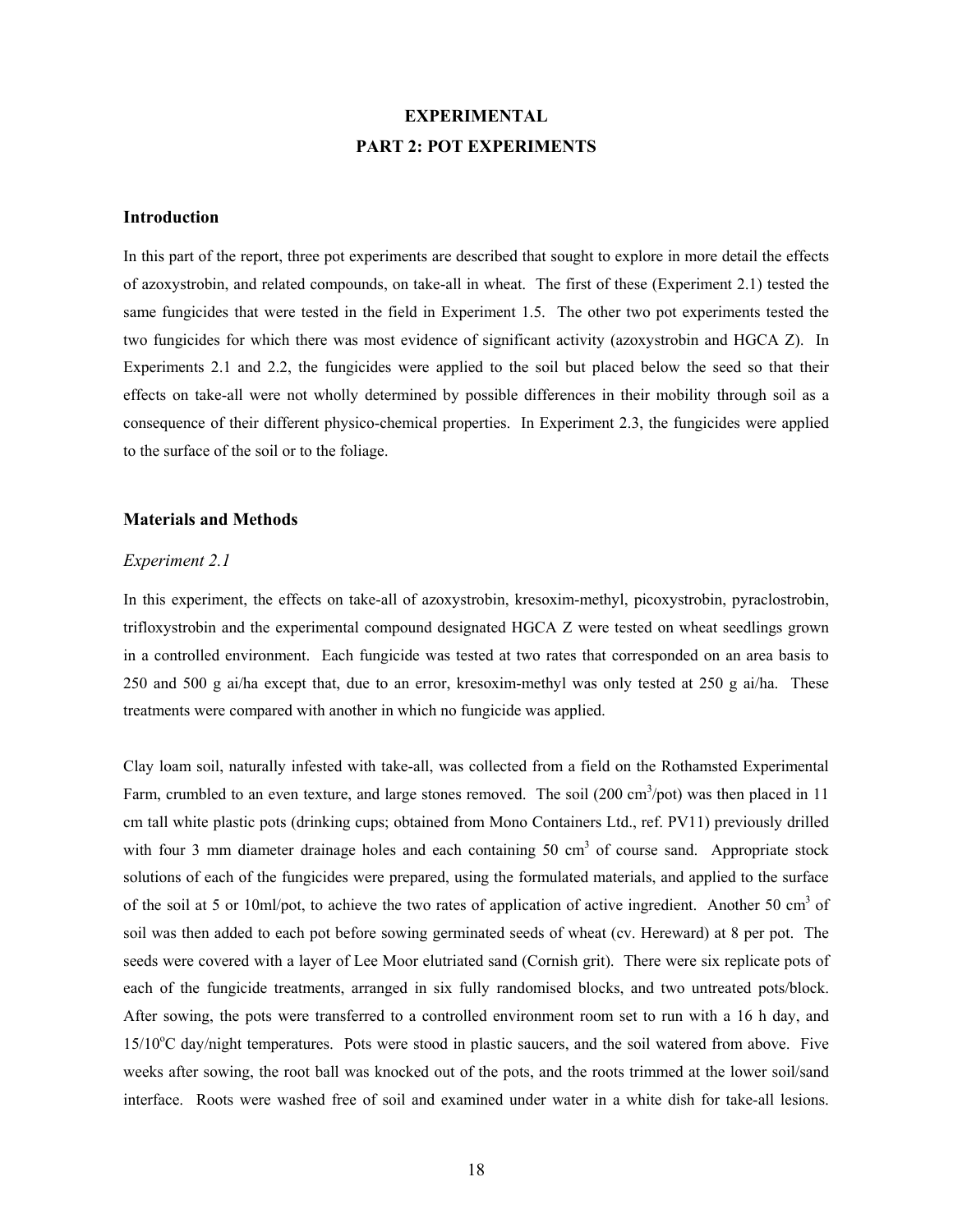Total numbers of plants and roots (main axes), and the numbers affected by take-all were recorded, and used to calculate percentages of plants and roots with symptoms of the disease.

### *Experiment 2.2*

In this experiment, the effects on take-all of azoxystrobin and HGCA Z were tested using similar methods to those described for Experiment 2.1. However, the experiment also compared a clay loam soil collected from a field on the Rothamsted Experimental Farm and a sandy loam soil collected from a field on the Woburn Experimental Farm. The fungicides were applied to the soil below the seed at rates corresponding on an area basis to 250 or 500 g ai/ha. When watering, measured amounts were applied either to the soil surface or to the plastic saucers in which the pots were stood. There were six replicates of each of the  $16 (2<sup>4</sup>)$  treatment combinations testing the fungicides, arranged in six randomised blocks, plus two pots per block that were given no fungicide and that tested the effects of each of the two soils and top *vs* bottom watering. Roots on seedlings growing in pots from three of the blocks were assessed for take-all four weeks after sowing and those in the remaining blocks, eight weeks after sowing.

#### *Experiment 2.3*

This experiment tested the effects on take-all of azoxystrobin and HGCA Z applied to the soil or to the foliage of winter wheat grown in a glasshouse. The fungicides were applied at one of two growth stages or at both, and the soil was either top- or bottom- watered.

Clay loam soil, naturally infested with take-all, was collected from a field on the Rothamsted Experimental Farm, crumbled to an even texture, and large stones removed. The prepared soil was placed in 13 cm pots (*c*. 1100 g of soil/pot), before placing 5 germinated seeds of winter wheat (cv. Hereward) on the surface of the soil in each pot. The seeds, which were sown on 26-27 October, were then covered with a further 70 g of the prepared soil. Pots were watered after sowing and, thereafter, measured volumes of water were applied as necessary to restore them to a standard weight (*c*. 1300 g/pot initially but 1350 g/pot after the first of the fungicide treatments had been applied). Prior to the application of the fungicide treatments, water was applied to the surface of the soil.

The fungicides were applied at a rate that corresponded, on an area basis, to 250 g ai/ha. Solutions were prepared at concentrations that delivered the required amounts of active ingredient in 5 ml of water, for application to the soil surface, or  $250 \mu$  of water, for application to the leaves. The required volumes were pipetted directly onto the soil surface or into watch glasses from which they were transferred to the undersides of the top two fully-expanded leaves on each shoot using a fine paint brush. A different brush was used for each fungicide, and they were wetted (using the same stock solutions) before being used to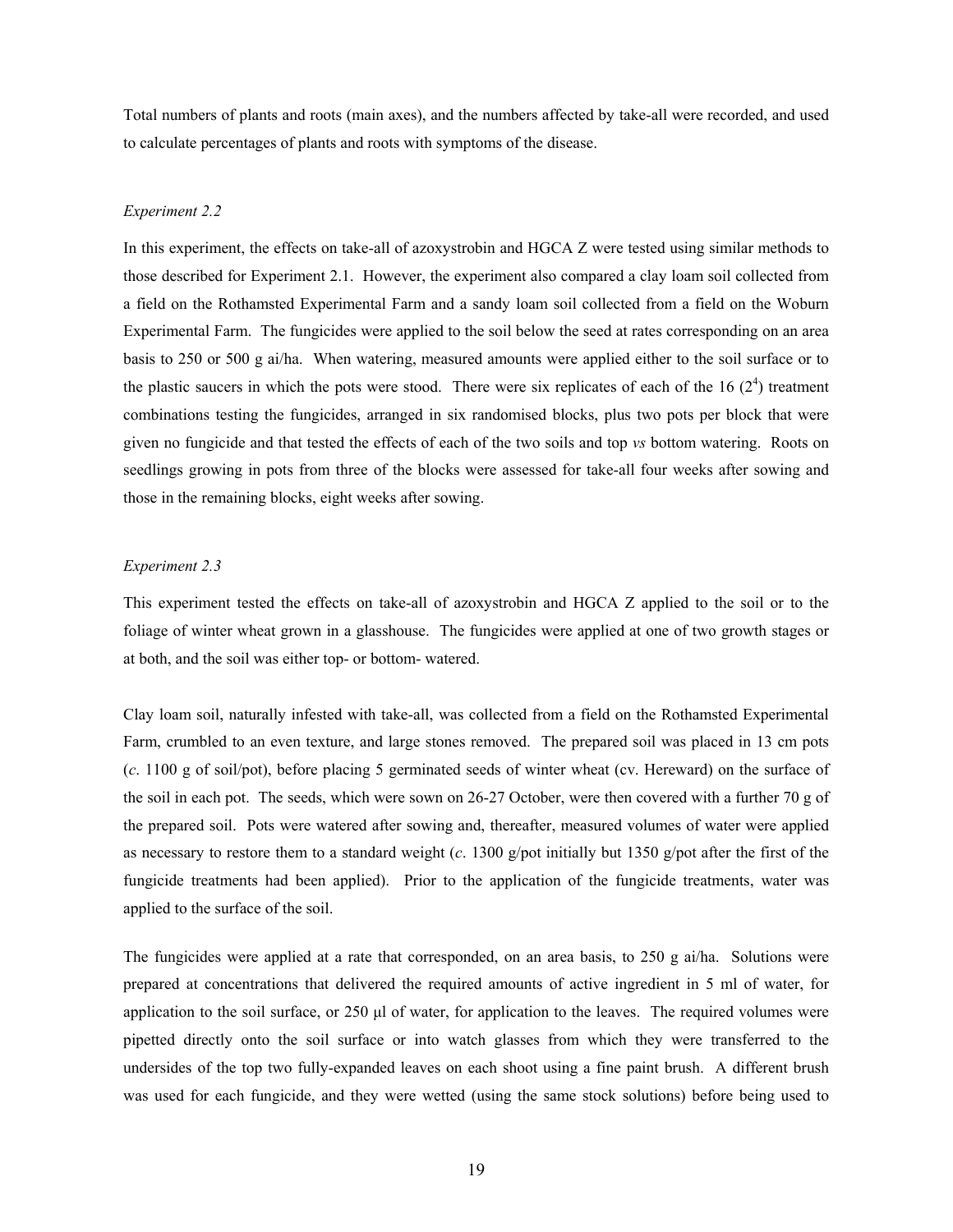apply the treatments. Fungicides were applied on 4-5 April (GS 31), 2-3 May (GS 39) or on both dates. After applying the first of the fungicide treatments, water was applied either to the soil surface or into the plastic saucers in which each of the pots was placed. There were four replicates of each of the 24 fungicide treatments, arranged in four randomised blocks, and two pots/block given no fungicides that tested the effects of each of the two watering regimes.

At anthesis (1 June; GS 69), the roots were washed to remove the soil, and examined under water in a white dish. Take-all symptoms were assessed by counting the roots and those affected by the disease, as described for the other pot experiments (Experiments 2.1 and 2.2). The overall severity of the symptoms on each root system was also graded, as described for the field experiments, and, from these, take-all indices were calculated.

#### *Data analysis*

As for the field experiments, a logit transformation was used for the analysis of data expressed as percentages. The tables show the mean logit values for individual treatments and the appropriate standard errors of differences between them. Percentages obtained by back transformation are shown in parentheses.

#### **Results**

#### *Experiment 2.1*

Although most of the seedlings in this experiment were affected by take-all, there were, on average, small and significant decreases associated with the application of azoxystrobin or HGCA Z (Table 8). There were similar, but much larger and more significant, effects of these two fungicides on numbers of infected roots/plant (a measure of severity). However, all fungicides except trifloxystrobin significantly decreased the total number of roots/plant (main axes of seminal plus crown roots), and azoxystrobin and HGCA Z were the two that had the largest effects (a mean of 5.4 roots/plant compared with 6.7 roots/plant in the untreated pots). As this could have distorted the results, Table 8 shows percentages of roots with take-all instead of numbers.

Azoxystrobin and HGCA Z both significantly decreased severity of take-all (i.e. % roots infected) at the smaller of the two rates. The interaction between fungicides and rates of application was not significant but there were indications that there were much bigger effects of increasing the rate of application of HGCA Z than of azoxystrobin. There was a small decrease in severity of take-all where pyraclostrobin was applied at the larger of the two rates tested but this was not significant.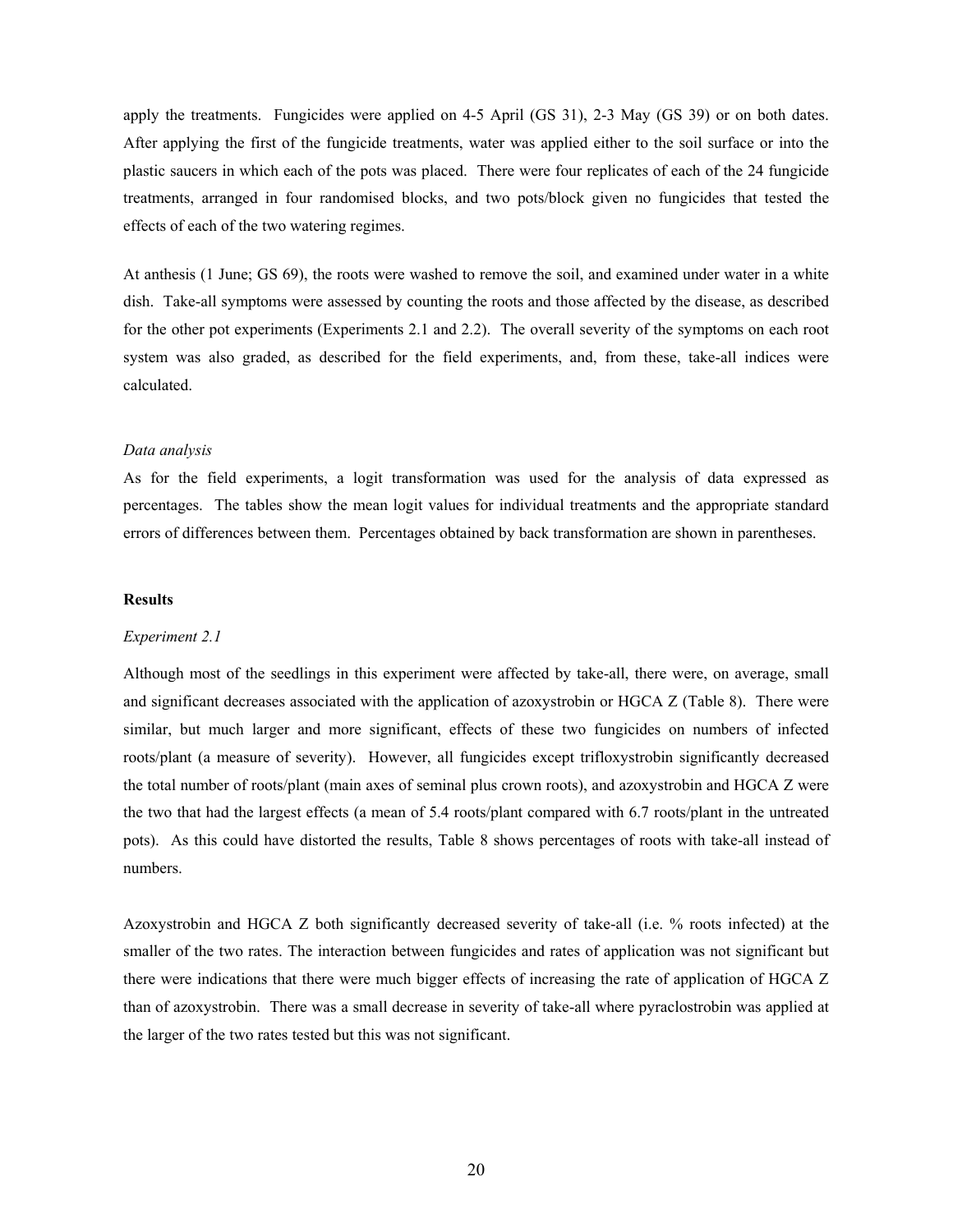# **Table 8. Effects of fungicides, applied at rates equivalent to 250 or 500 g ai/ha (on an area basis), on incidence and severity of take-all on seedlings of wheat grown in naturally-infested soil in**  Experiment 2.1<sup>1</sup>

|                                 |               | % plants with take-all   |               | % roots with take-all |               |                          |
|---------------------------------|---------------|--------------------------|---------------|-----------------------|---------------|--------------------------|
| Fungicide                       | 250           | 500                      | Mean          | 250                   | 500           | Mean                     |
| None                            |               | $+1.42(94.4)$            | $+1.42(94.4)$ |                       | $+0.09(54.7)$ | $+0.09(54.7)$            |
| Azoxystrobin                    | $+1.10(90.0)$ | $+1.32(93.3)$            | $+1.21(91.8)$ | $-0.28(36.5)$         | $-0.36(32.6)$ | $-0.32(34.5)$            |
| Kresoxim-methyl                 | $+1.39(94.1)$ | $\overline{\phantom{a}}$ | ۰             | $+0.16(57.9)$         | ٠             | $\overline{\phantom{a}}$ |
| Picoxystrobin                   | $+1.41(94.3)$ | $+1.41(94.3)$            | $+1.41(94.3)$ | $+0.25(62.3)$         | $+0.24(61.7)$ | $+0.25(62.0)$            |
| Pyraclostrobin                  | $+1.41(94.3)$ | $+1.41(94.3)$            | $+1.41(94.3)$ | $+0.21(60.2)$         | $-0.04(47.9)$ | $+0.08(54.0)$            |
| Trifloxystrobin                 | $+1.41(94.3)$ | $+1.32(93.3)$            | $+1.36(93.8)$ | $+0.18(59.0)$         | $+0.14(56.8)$ | $+0.16(57.9)$            |
| HGCA Z                          | $+1.42(94.4)$ | $+1.12(90.3)$            | $+1.27(92.6)$ | $-0.16(42.0)$         | $-0.55(24.9)$ | $-0.36(32.9)$            |
| $\overline{\text{SED}^2(61DF)}$ |               | 0.112                    | 0.079         |                       | 0.119         | 0.084                    |
| 2                               | 0.097         |                          | 0.079         | 0.103                 |               | 0.084                    |
| Probability <sup>3</sup>        |               | 0.04                     | 0.05          |                       | 0.14          | < 0.001                  |

<sup>1</sup>Data are logit transform values with, in parentheses, the corresponding percentage values obtained by back transformation.

 $2$ SED 1 is for comparisons between the fungicide treatments, and SED 2 for comparing any of these with none.

<sup>3</sup>The probabilities that differences between the fungicides (except kresoxim-methyl), excluding none, and their interactions with rates of application, occurred by chance.

### *Experiment 2.2*

Take-all was more severe on the roots of seedlings grown in the Woburn soil than on those grown in the Rothamsted soil (e.g. 17.0 *vs* 10.1% roots infected after 4 weeks and 50.3 *vs* 32.8% after 8 weeks). However, the results presented in the tables are averages for the two soils because the effects of the other treatments were mostly similar in each of them.

After four weeks there were significantly fewer roots/plant (main axes of seminal plus crown roots) in the Rothamsted than in the Woburn soil (6.2 and 6.6, respectively), and in pots subjected to the top- instead of the bottom-watering regime (6.1 and 6.7, respectively). There were also significantly fewer roots/plant where HGCA  $Z$  had been applied (6.1) than where azoxystrobin or neither had been applied (6.5). Effects after 8 weeks were more complex. Where no fungicides had been applied there were fewer roots/plant in pots subjected to the bottom- instead of the top-watering regime (cf results after 4 weeks). The average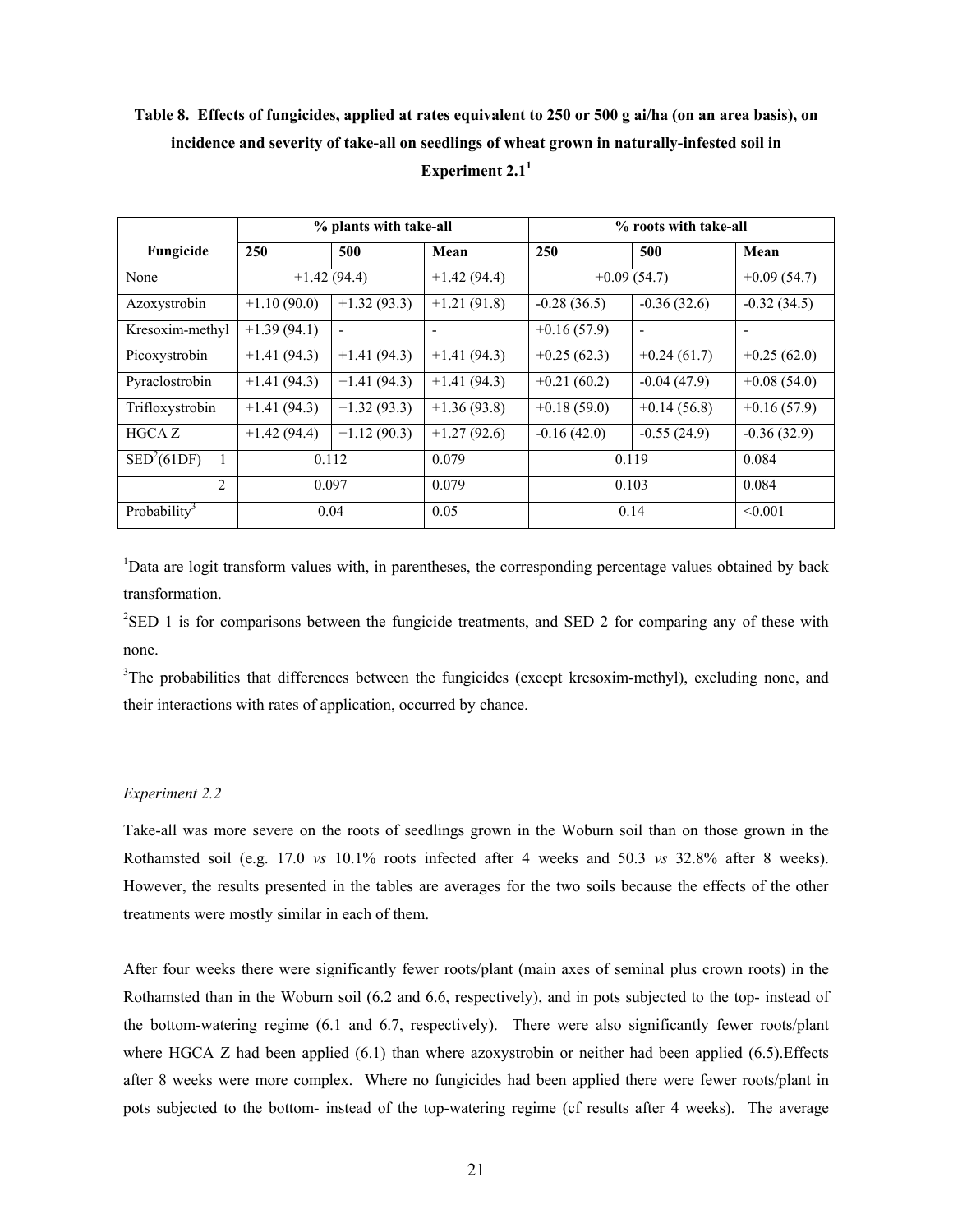effect of the two fungicides was to decrease significantly the number of roots (7.7 *vs* 8.0) but they only did so in pots subjected to the top-watering regime (7.5 *vs* 8.3 roots/plant) and HGCA Z did not do so in the Woburn soil. Because of these differences in total numbers of roots, Table 9 shows percentages of roots with take-all rather than numbers.

**Table 9. Effects of azoxystrobin and HGCA Z, applied at rates equivalent to 250 or 500 g ai/ha (on an area basis), on incidence and severity of take-all on seedlings of wheat grown in naturally-infested soil in Experiment 2.21 .** 

| % plants with take-all     |               |               |               | % roots with take-all |               |               |  |
|----------------------------|---------------|---------------|---------------|-----------------------|---------------|---------------|--|
| Fungicide                  | 250           | 500           | Mean          | 250                   | 500           | Mean          |  |
|                            | After 4 weeks |               |               |                       |               |               |  |
| None                       |               | $+0.83(84.0)$ | $+0.83(84.0)$ |                       | $-0.90(14.3)$ | $-0.90(14.3)$ |  |
| Azoxystrobin               | $+0.41(69.4)$ | $+0.62(77.7)$ | $+0.52(73.8)$ | $-1.34(6.4)$          | $-1.02(11.4)$ | $-1.18(8.6)$  |  |
| <b>HGCAZ</b>               | $+0.99(87.9)$ | $+0.83(84.1)$ | $+0.91(86.1)$ | $-0.63(22.0)$         | $-0.88(14.7)$ | $-0.76(18.0)$ |  |
| SED <sup>2</sup> (50 DF) 1 |               | 0.200         | 0.142         | 0.128                 |               | 0.090         |  |
| $\overline{c}$             | 0.174         |               | 0.142         | 0.110                 |               | 0.090         |  |
| Probability <sup>3</sup>   |               | 0.19          | 0.008         | 0.003                 |               | < 0.001       |  |
|                            |               |               | After 8 weeks |                       |               |               |  |
| None                       |               | $+1.35(93.7)$ | $+1.35(93.7)$ |                       | $-0.08(46.1)$ | $-0.08(46.1)$ |  |
| Azoxystrobin               | $+1.27(92.6)$ | $+1.21(91.8)$ | $+1.24(92.2)$ | $-0.49(27.4)$         | $-0.29(35.7)$ | $-0.39(31.4)$ |  |
| <b>HGCAZ</b>               | $+1.38(94.0)$ | $+1.32(93.3)$ | $+1.35(93.6)$ | $+0.14(56.9)$         | $-0.26(37.3)$ | $-0.06(47.0)$ |  |
| SED <sup>2</sup> (50 DF) 1 | 0.113         |               | 0.080         | 0.129                 |               | 0.091         |  |
| $\overline{2}$             | 0.098         |               | 0.080         | 0.111                 |               | 0.091         |  |
| Probability <sup>3</sup>   |               | 0.97          | 0.19          | 0.002                 |               | < 0.001       |  |

<sup>1</sup>Data are logit transform values with, in parentheses, the corresponding percentage values obtained by back transformation.

 $2$ SED 1 is for comparisons between the fungicide treatments, and SED 2 for comparing any of these with none.

<sup>3</sup>The probabilities that differences between the fungicides, excluding none, and their interactions with rates of application, occurred by chance.

None of the treatments had any significant effect on percentages of plants with take-all after 8 weeks but this is probably because, by that time, most of the plants had become infected by the disease (mean = 93.2%). In contrast, percentages of plants with take-all after four weeks, and percentages of roots with take-all after four and eight weeks were, on average, decreased significantly by azoxystrobin but not by HGCA Z (Table 9).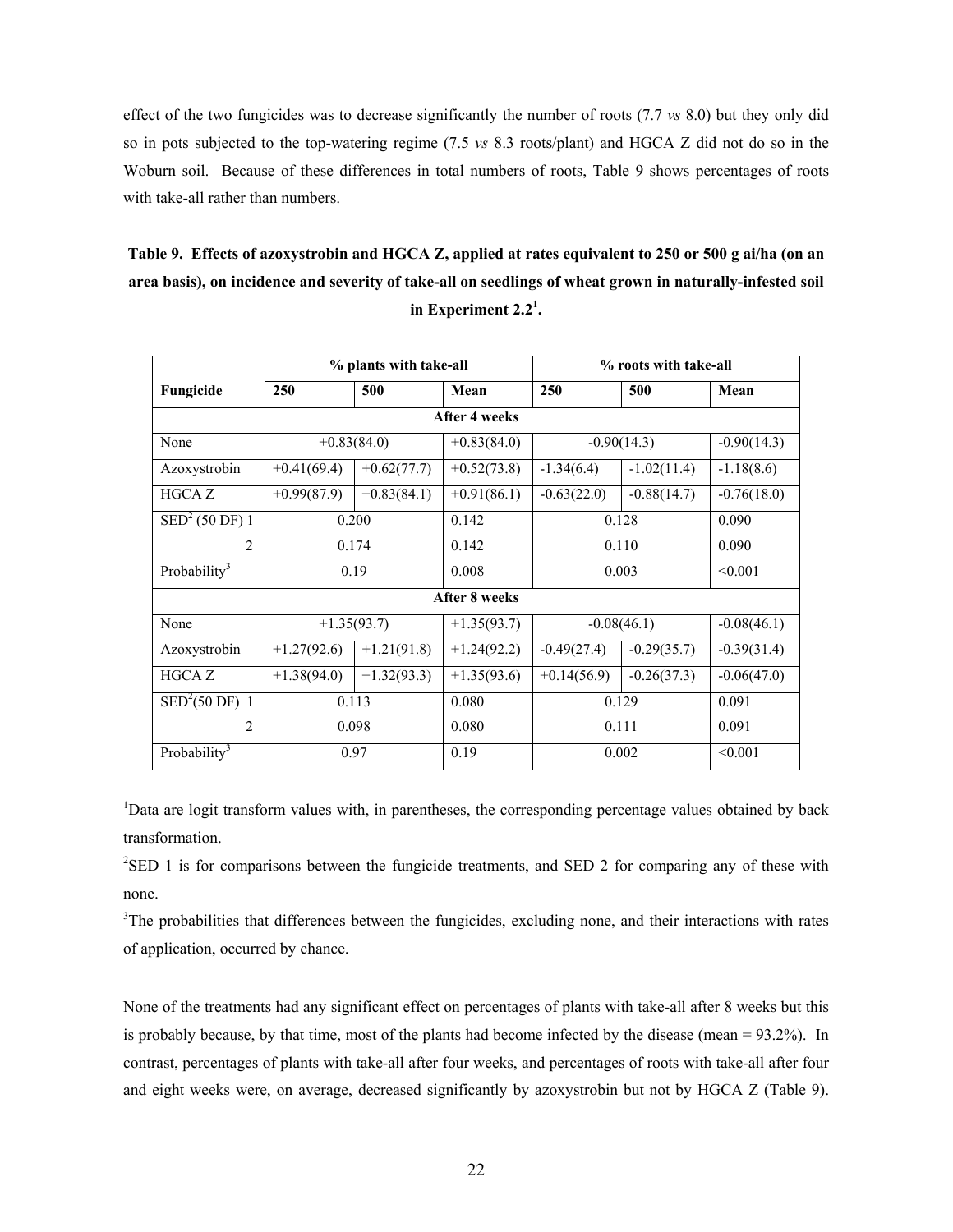These effects were apparently modified by other treatments. Thus the effect of azoxystrobin on percentages of plants with take-all after four weeks was only apparent with the top-watering regime  $(P = 0.04)$ , and after eight weeks the apparently different effects of the two fungicides on percentages of roots with take-all were more evident in the Woburn than in the Rothamsted soil ( $P = 0.02$ ). However, because the interactions were inconsistent (e.g. between sampling dates) and made no obvious biological sense, they are thought to be spurious.

There were also significant effects of fungicide rates on percentages of roots with take-all but they were different for the two fungicides (Table 9). After four weeks, azoxystrobin was apparently more effective at the small than at the large rate whereas HGCA Z tended to increase take-all at the small but not at the large rate. For both fungicides, these effects of rate were larger with bottom than with top watering ( $P = 0.05$ ). After eight weeks, azoxystrobin was again more effective at the small than at the large rate (especially with bottom watering). In contrast, HGCA Z tended to increase take-all (compared to the untreated) at the small rate but to decrease it at the large rate (especially with top watering); the difference between the two rates was significant.

#### *Experiment 2.3*

By the time that the plants in this experiment were examined for take-all, most of them were affected by the disease (Table 10), and there was little evidence of significant differences between the treatments. The mean differences between the fungicides and the untreated in percentages of plants with moderate or severe symptoms (and in take-all index) were not significant (Table 10) but there was strong evidence of a significant interaction between the fungicides and the method (site) of application (i.e. soil *vs* foliage). This suggested that azoxystrobin decreased the severity of take-all only when applied to the soil whereas HGCA Z decreased take-all only when applied to the foliage. There were no significant effects of altering the timing of fungicide applications (or of applying them twice) or of top *vs* bottom watering.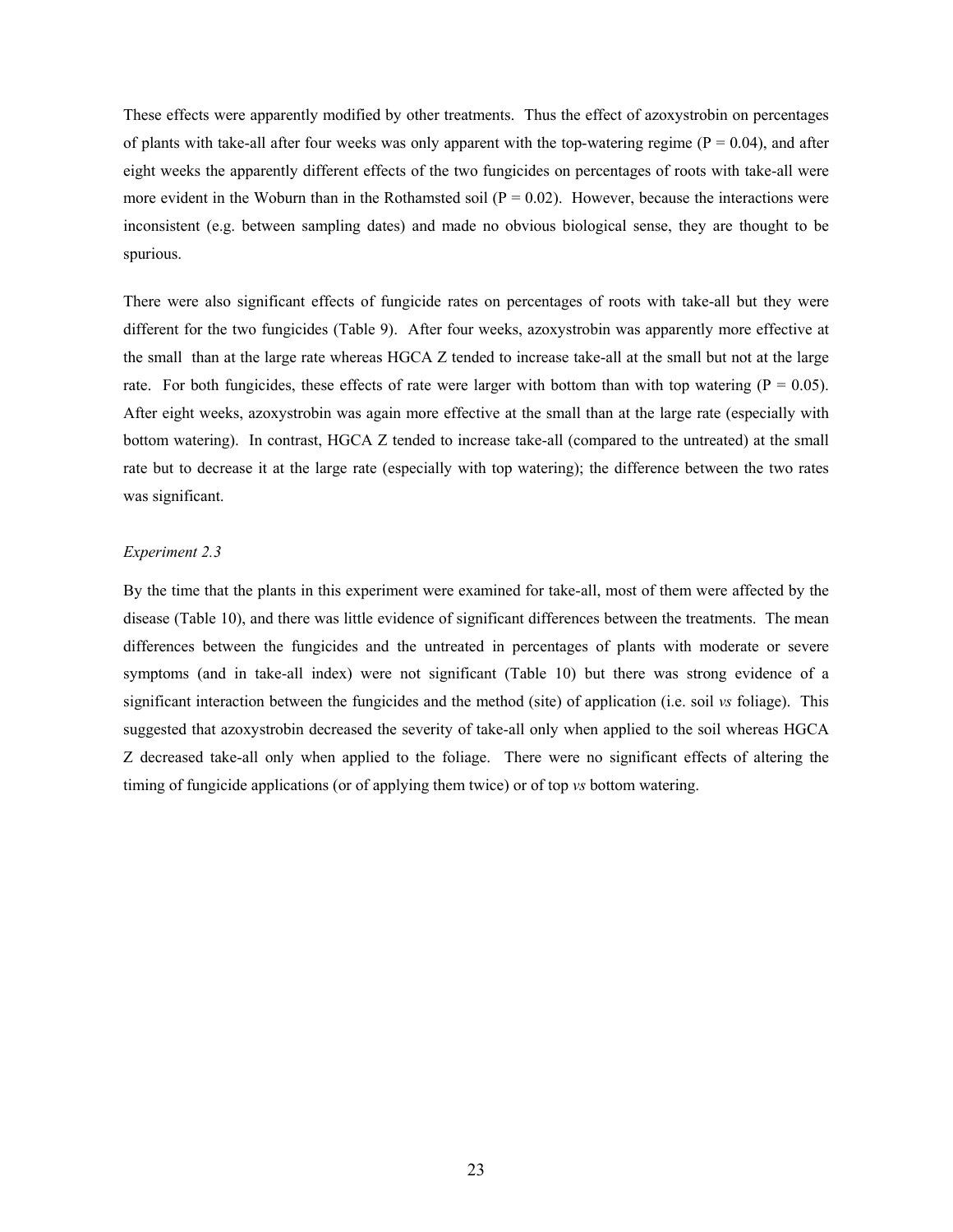# **Table 10. Effects of azoxystrobin and HGCA Z, applied to the soil or to the foliage, on incidence and severity of take-all on the roots of wheat, measured at anthesis, grown in naturally-infested soil in Experiment 2.31 .**

|                             |                | <b>Application to</b> |                                           |               |  |
|-----------------------------|----------------|-----------------------|-------------------------------------------|---------------|--|
| Fungicide                   |                | Soil                  | Foliage                                   | Mean          |  |
|                             |                |                       | % plants with take-all                    |               |  |
| None                        |                |                       | $+1.20(91.7)$                             | $+1.20(91.7)$ |  |
| Azoxystrobin                |                | $+1.17(91.2)$         | $+1.13(90.5)$                             | $+1.15(90.9)$ |  |
| <b>HGCAZ</b>                |                | $+1.20(91.7)$         | $+1.13(90.5)$                             | $+1.16(91.1)$ |  |
| SED <sup>2</sup> (83DF)     | $\mathbf{1}$   |                       | 0.047                                     | 0.033         |  |
|                             | $\overline{2}$ |                       | 0.053                                     | 0.047         |  |
| Probability <sup>3</sup>    |                |                       | 0.69                                      | 0.69          |  |
|                             |                |                       | % plants with moderate or severe take-all |               |  |
| None                        |                |                       | $-0.14(43.3)$                             | $-0.14(43.3)$ |  |
| Azoxystrobin                |                | $-0.55(25.1)$         | $-0.25(37.9)$                             | $-0.40(31.2)$ |  |
| <b>HGCAZ</b>                |                | $+0.03(51.6)$         | $-0.56(24.7)$                             | $-0.26(37.2)$ |  |
| $\text{SED}^2(83\text{DF})$ | $\mathbf{1}$   |                       | 0.223                                     | 0.158         |  |
|                             | $\overline{2}$ |                       | 0.250                                     | 0.223         |  |
| Probability <sup>3</sup>    |                |                       | 0.006                                     | 0.40          |  |
|                             |                |                       | Take-all index                            |               |  |
| None                        |                |                       | 47.5                                      | 47.5          |  |
| Azoxystrobin                |                | 42.2                  | 45.8                                      | 44.0          |  |
| <b>HGCAZ</b>                |                | 50.8                  | 41.7                                      | 46.3          |  |
| SED <sup>2</sup> (83DF)     | $\mathbf{1}$   | 3.59                  |                                           | 2.54          |  |
|                             | $\overline{2}$ |                       | 4.02                                      | 3.59          |  |
| Probability <sup>3</sup>    |                | 0.01                  |                                           | 0.38          |  |

<sup>1</sup>Data (except take-all indices) are logit transform values with, in parentheses, the corresponding percentage values obtained by back transformation.

 $2$ SED 1 is for comparisons between the fungicide treatments, and SED 2 for comparing any of these with none.

<sup>3</sup>The probabilities that differences between the fungicides, excluding none, and their interactions with sites of application, occurred by chance.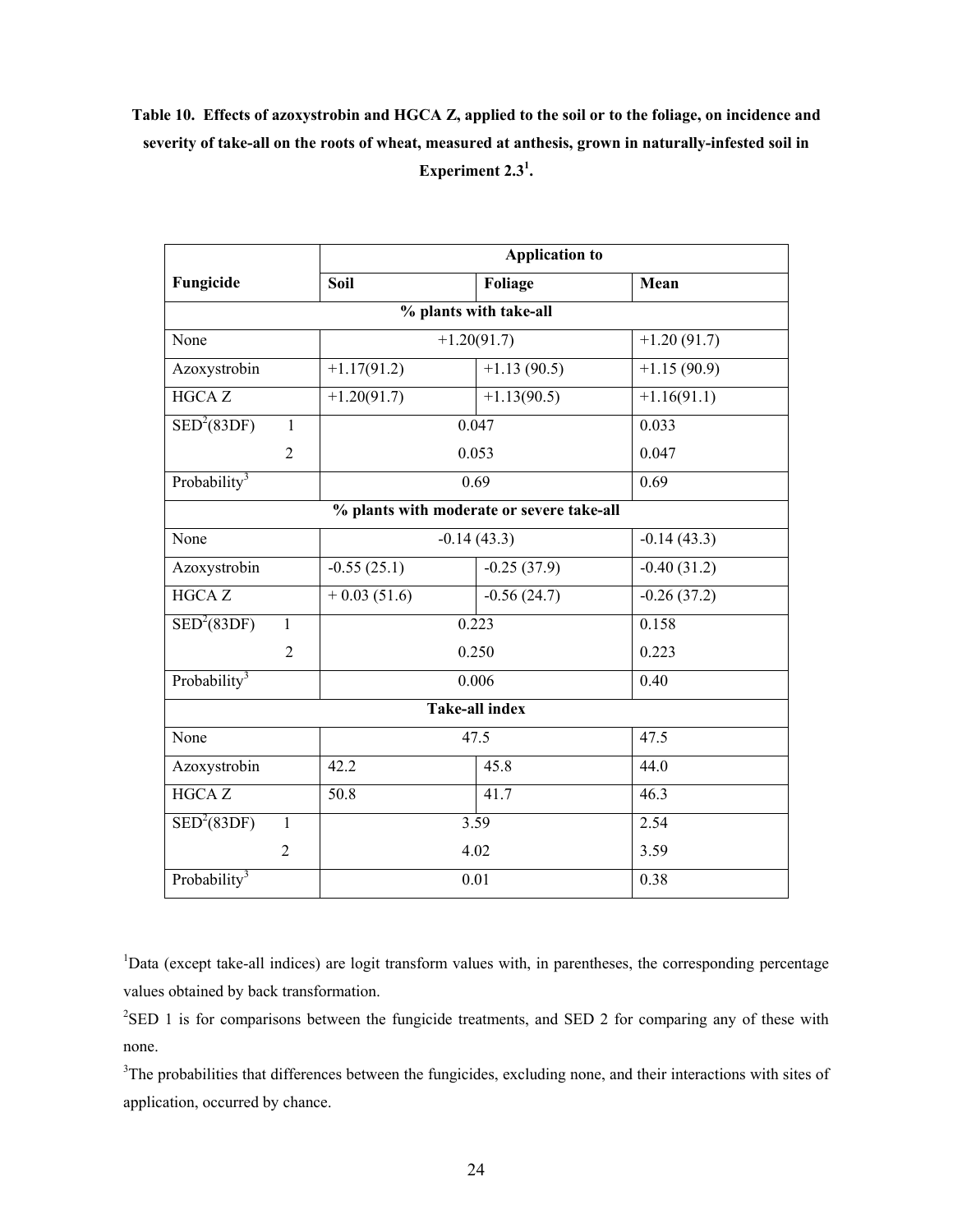#### **DISCUSSION**

The results from the field experiments described in this report, together with those previously published (Jenkyn *et al*., 2000), provide convincing evidence that azoxystrobin applied as a foliar spray to winter wheat can give useful decreases in the severity of take-all on the roots. However, the magnitude (and significance) of the effects differed between experiments. Among the six experiments reported here, decreases in severity (plants with moderate or severe symptoms) ranged from *c* 20% (where azoxystrobin was applied twice in Experiment 1.4; not significant) to more than 80% (where azoxystrobin was applied once, at the beginning of stem extension, in Experiment 1.2). In the previously-reported work, the effects of azoxystrobin on take-all differed between cultivars but not consistently.

Effects on take-all of picoxystrobin (a more-recently introduced strobilurin fungicide than azoxystrobin, which was tested in five of the six experiments) were small and not significant. Much less information concerning their effects on take-all has been obtained for other fungicides from this group of compounds. However, results from the one field experiment (Experiment 1.5) that tested all six compounds that were available at the time, indicated that only one other (an experimental compound coded HGCA Z) has effects that are comparable to azoxystrobin. Results obtained from a pot experiment (Experiment 2.1) that compared the same fungicides (but applied to the soil) showed broadly similar effects of both azoxystrobin and HGCA Z. However, results from other pot experiments, which tested only these two compounds, were equivocal and so further work is needed to confirm the effects on take-all of HGCA Z. Apart from azoxystrobin and HGCA Z, one other compound (pyraclostrobin) had small effects on the severity of take-all in the field experiment (Experiment 1.5), and when applied at the larger of the two rates tested in the pot experiment (Experiment 2.1) but neither was significant. These effects were very modest compared to those of azoxystrobin (and HGCA Z) and, even if real, are unlikely to have any potential significance in the management of take-all.

In contrast, the effects of azoxystrobin (and, potentially, HGCA Z) on take-all can be comparable to those of the, relatively new, seed treatment fungicide fluquinconazole (Jenkyn, Gutteridge & Bateman, 2001), which is currently marketed for the control of this disease. Yield results from the Zeneca (Syngenta) experiments (Experiments 1.1 - 1.4) were not provided but in Experiment 1.5 the application of azoxystrobin and HGCA Z (at the beginning of stem extension and at flag leaf emergence) was associated with a 10% increase in grain yield compared to the application of related compounds or none.

The potential value of azoxystrobin in the practical management of take-all is, however, still uncertain because of remaining gaps in knowledge and understanding of its effects. The fact that these effects are somewhat variable would be less of a problem if they could be explained and especially if they could be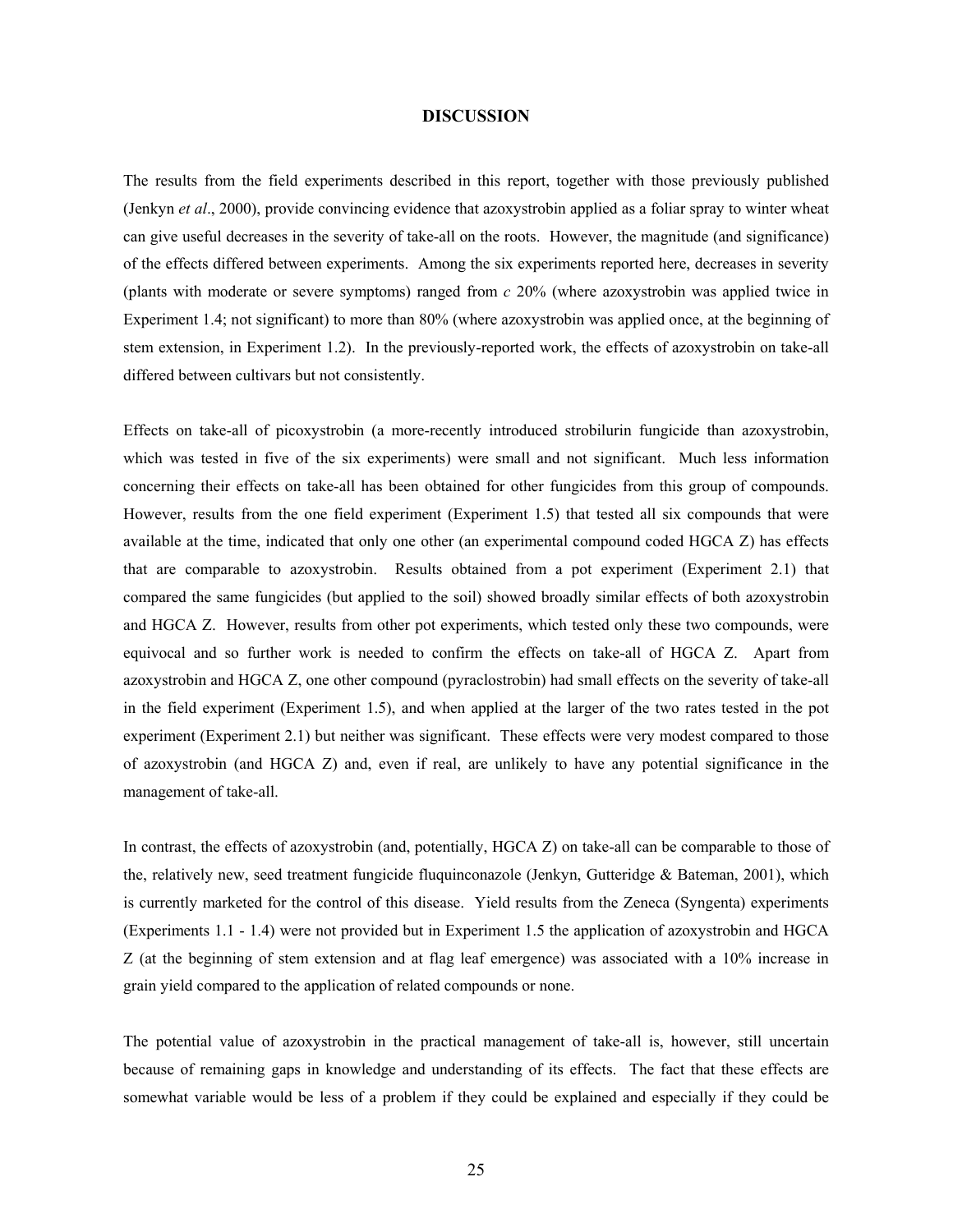predicted. This may always be difficult but to make any progress at all is likely to depend on a better understanding of the mechanism by which azoxystrobin applied to the leaves decreases take-all on the roots. Unfortunately, the pot experiments that were intended to address this question (and which are considered in greater detail below) provided relatively little useful information.

Variability in the effects of azoxystrobin on take-all could also be of relatively less, or even no, importance if the use of the fungicide at a time that is appropriate for take-all control could be justified by the effects that it has on other diseases. As it has a (relatively) broad spectrum of activity, azoxystrobin is already applied widely to winter wheat in the UK. It is, however, most effective against the foliar diseases and much, but not all, is usually applied at later growth stages (e.g. GS 39, Jason Tatnell, personal communication) than those at which it has mostly been tested and been shown to be effective against take-all (GS 31-32). Although few data on the effects of later-applied sprays on take-all are available, there was a tendency in Experiment 1.3 for the severity of the disease to be decreased by a single spray at about early booting. However, there was a much larger (and significant) effect in this experiment where two sprays were applied, including one at the beginning of stem extension. Most of the experiments testing the effects of azoxystrobin on take-all have also used the full (250 g ai/ha) rate whereas many farmers use much less. Further work is needed to test the effects of applying azoxystrobin at different rates and at different growth stages.

From the evidence accumulated to date, there is no doubt that azoxystrobin can decrease take-all on the roots of winter wheat but the explanation for this has not been established beyond doubt. Although the effects are somewhat variable, they are surprisingly consistent, and sometimes surprisingly large, for a fungicide that is applied to the leaves. This is emphasised by the contrast between these results and those from previous experiments at Rothamsted, which showed that fungicides from the benzimidazole and SBI groups of compounds had effects on take-all only when applied to the soil at large rates of active ingredient and in large volumes of water (e.g. Bateman, 1989).

If azoxystrobin has a direct fungicidal effect, the compound, or fungicidally-active breakdown product(s), must be transported from the leaves to the roots either systemically through the plant or through the soil. Alternatively, take-all control could be an indirect effect of changes in the host.

Basipetal systemic movement of azoxystrobin itself can probably be discounted because it does not have the appropriate physicochemical properties to move in the phloem (Bromilow, Chamberlain & Evans, 1990; Godwin, Bartlett & Heaney, 1999). Structurally, the fungicide is an ester and one breakdown pathway in plants is hydrolysis to the free acid (Joseph, 1999). Theoretically, the acid has appropriate physicochemical properties to be translocated via phloem but there is no evidence that it is fungicidal (J.R. Godwin, personal communication). Other minor acid metabolites (Roberts & Hutson, 1999) may also be phloem mobile but it is improbable that they are fungitoxic. Enhanced resistance to take-all as an indirect consequence of the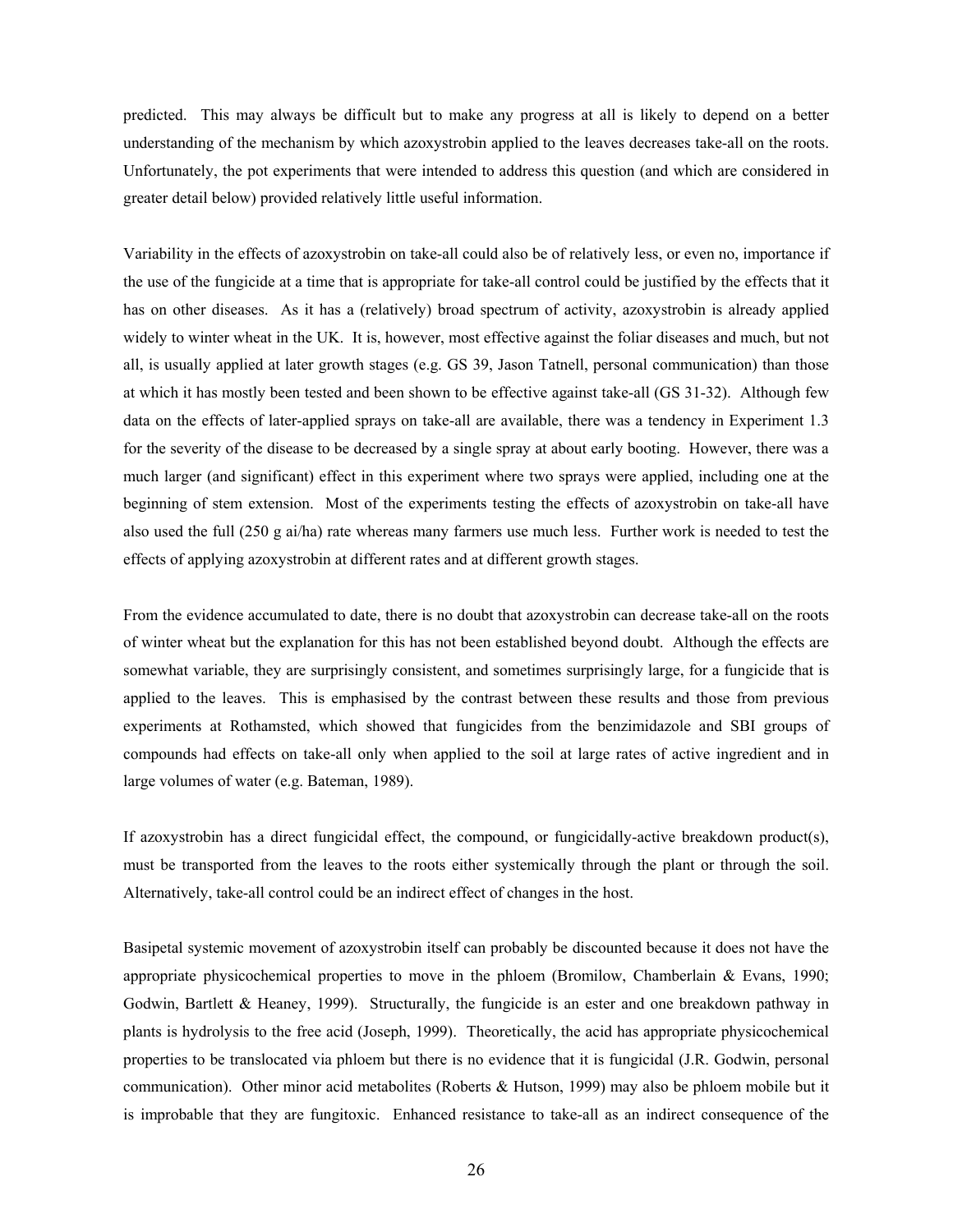effects that strobilurin fungicides can have on the physiology of wheat (e.g. Gerhard, Habermeyer  $\&$ Zinkernagel, 1999) is a possibility. It is, however, considered to be an unlikely explanation because, with only one exception, compounds related to azoxystrobin that are known or can be expected to have similar physiological effects had no significant effect on take-all.

On current evidence, movement of azoxystrobin to the roots through soil is, therefore, considered to be the most likely explanation for the effects that we describe. It is, nevertheless, difficult to reconcile this with some of the evidence and assumptions concerning the effects and behaviour of azoxystrobin in crops. Because it is moderately lipophilic, azoxystrobin should be sorbed to soil and, therefore, relatively immobile, particularly under (UK) summer conditions. However, it is the least lipophilic of the currently-available strobilurin fungicides (Table 11) and, therefore, more likely to move through soil than related compounds. It also has a much longer half life in soil than related compounds apart from picoxystrobin (Table 11). Results from the three pot experiments described in this report also confirm that azoxystrobin is effective against take-all when applied to the soil but it had no significant effect when applied only to the foliage, using a paint brush, in Experiment 2.3.

| Fungicide       | $log K_{ow}$ | Mean half life in soil (range) in days |  |  |
|-----------------|--------------|----------------------------------------|--|--|
| Azoxystrobin    | 2.5          | $>28(7-40)$                            |  |  |
| Kresoxim-methyl | 3.4          | $1(0.5-3)$                             |  |  |
| Picoxystrobin   | 3.6          | $28(7-40)$                             |  |  |
| Pyraclostrobin  | 4.0          | $12(2 - 37)$                           |  |  |
| Trifloxystrobin | 4.5          | $6(4-10)$                              |  |  |

Table 11. Octanol/water partition coefficients (Log K<sub>ow</sub>) and half lives in soil of strobilurin fungicides **(Nicholls, 1994)** 

However, even if azoxystrobin has the potential to be active in, and to move through, soil, it is presumably necessary for significant (but, at present, unknown) amounts of active ingredient to reach the soil if there are to be biologically significant effects on take-all. Some fungicide will be deposited on the soil during spraying but the amount (proportion) will depend on the density of the crop which will be determined by a number of factors including crop architecture, the growing conditions previously experienced by the crop and its growth stage. Differences in the densities of crops at the same growth stage can be considerable (Becker *et al*., 1999), and it is conceivable that this could explain some of the differences in effects of azoxystrobin in different experiments, and on different cultivars in the experiments reported by Jenkyn *et al*. (2000). Nevertheless, average ground cover in winter wheat crops at the early stem extension stage is about 60%, and sometimes much greater (Becker *et al*., 1999) implying that less than half of the spray would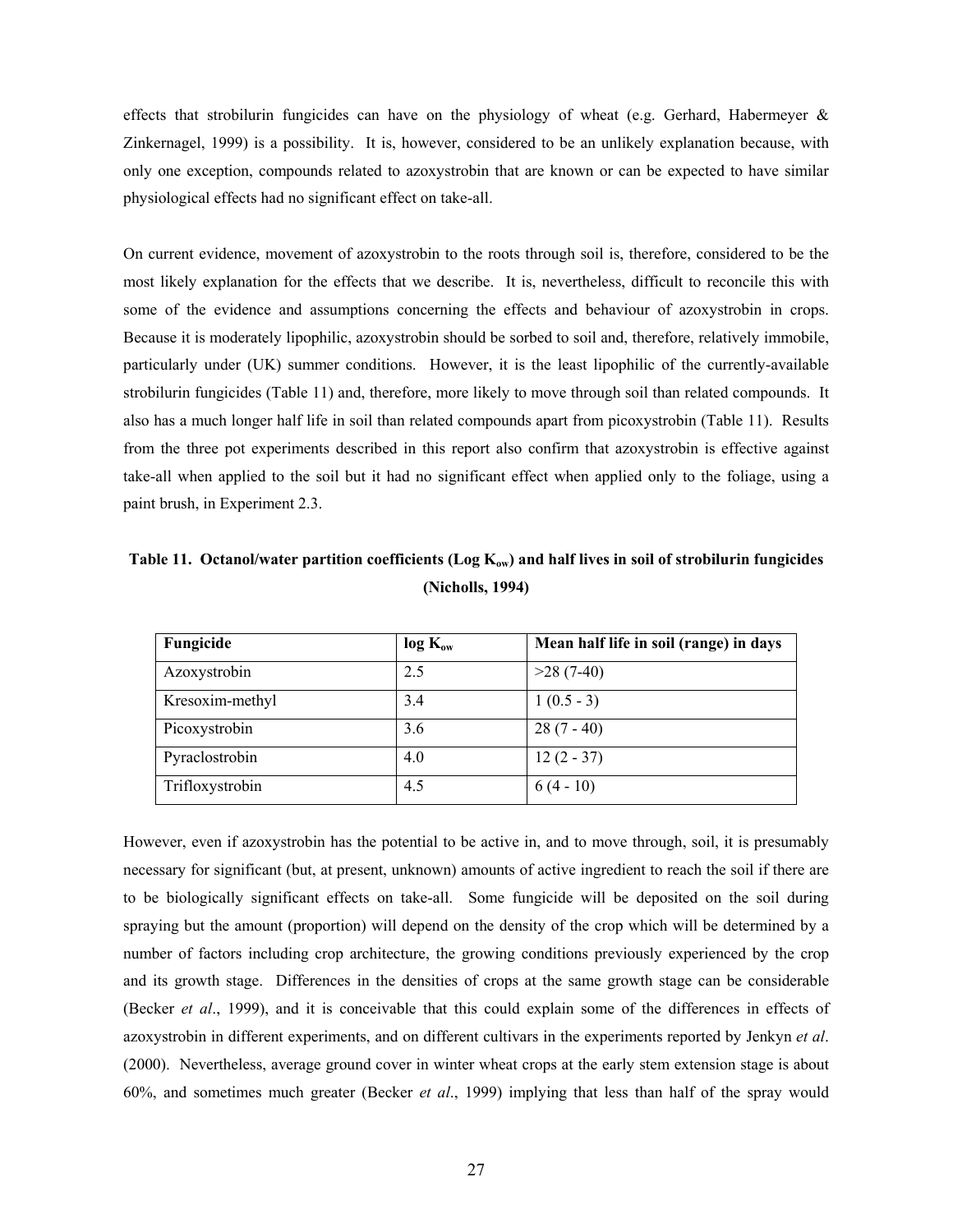normally be deposited on the soil. This may be augmented by fungicide washed from the leaves to the soil by rain falling after sprays have been applied but the formulations used for foliar fungicides are designed to avoid this, and most are considered to be rain-fast within a few hours. The implication is that azoxystrobin is intrinsically very active against the take-all fungus.

To be effective against take-all it seems likely that fungicide deposited on the soil surface must then be distributed through the soil by rain (or irrigation). Circumstantial evidence for this is, perhaps, provided by Experiment 1.6 in which there were no effects on take-all of applying sprays to the foliage of winter wheat sown at different row spacings or of applying them directly to the soil, which must have resulted in different, and in some plots relatively large, deposits on the soil surface. In the pot experiments there were no consistent effects of top *vs* bottom watering but redistribution is probably less important in the restricted confines of a pot than in the field. Also, movement of water as a consequence of its uptake into the soil by capillary action and subsequent absorption by roots probably ensured that there was some downward redistribution of fungicide even where pots were watered from below.

How far down the soil profile fungicide needs to be moved in the field is uncertain but our evidence for effects of azoxystrobin on take-all is based on roots sampled to a depth of 10-15 cm. These samples are typically taken in late June or early July; some two - three months after the application of sprays at the beginning of stem extension. However, if the fungicide is to have significant effects on take-all it probably needs to be moved from the surface of the soil within a much shorter period, perhaps a month or less. It seems likely that, in many years and given the known physicochemical properties of azoxystrobin, insufficient rain will fall within this sort of period to move significant amounts of the fungicide to this sort of depth. Some fungicide may be transported to these, or greater, depths down cracks and large pores but probably only a relatively small proportion. Even if there is significant rain, it will probably be much less effective in moving the fungicide if it falls on dry soil than if it falls on soil that is already at field capacity (Allan Walker, personal communication).

Despite the assumed importance of rainfall and soil moisture content in determining the movement of azoxystrobin through soil, the association between them and the effects that the fungicide had on take-all in different experiments is not close. In Experiment 1.6 in 2001, where there was little effect on take-all even where the fungicide was applied to the soil, the potential soil moisture deficit (Psmd) on the day that the early spray was applied (11 May) was 19.2 mm (Table 12). There was significant rain on the  $4<sup>th</sup>$  -  $6<sup>th</sup>$  days after spraying (33.6 mm) and this was sufficient to eliminate the soil moisture deficit. Rainfall in the following three weeks was negligible. Psmd was very similar when sprays were applied on 9 April to the 1999 experiment described by Jenkyn *et al*. (2000) (Expt 2; Table 12), and total rainfall in the following two weeks (45.8 mm) was broadly similar to the amount that fell in the first week after spraying in 2001. However, in this experiment, there was a significant effect on take-all. In the other two experiments listed in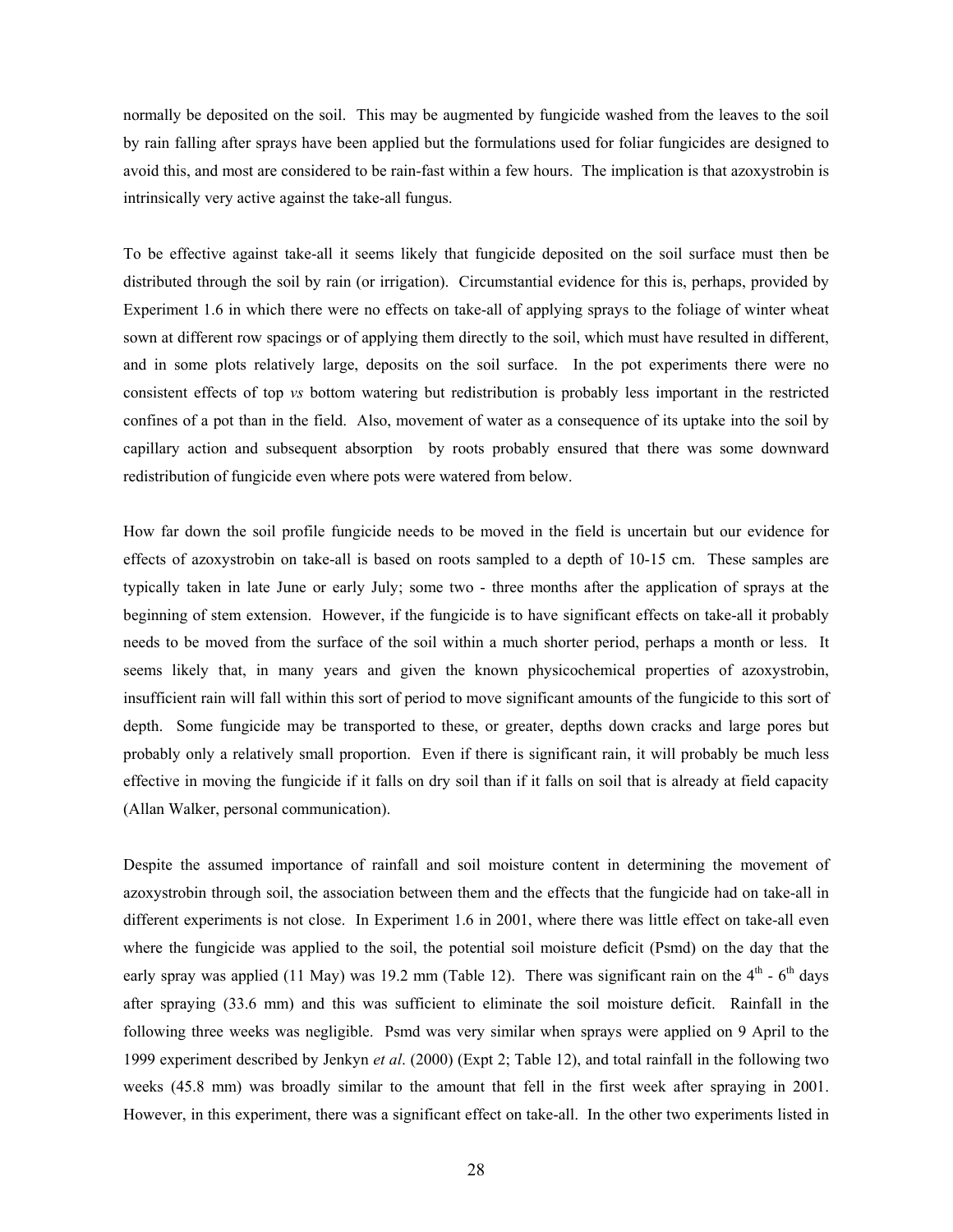Table 12 (Experiment 1 of Jenkyn *et al.* (2000) and Experiment 1.5 in this report), Psmd was small and similar when sprays were applied but rainfall in the following 2-3 weeks was very different. Despite this there were significant effects on take-all in both experiments although the possibility that the second spray applied to Experiment 1.5 on 20 May might have contributed to this cannot be discounted. Experiment 1.5 was also sited on the Woburn, not Rothamsted, Experimental Farm but on a soil which, if anything, is heavier than the clay loam soils at Rothamsted. It should be emphasised, however, that although the (early) sprays were applied at similar growth stages in all four experiments, they covered a wide range of calendar dates. It may be significant that the experiment in 2001 was sprayed much later than the previous three.

# **Table 12. Potential soil moisture deficits (Psmd) when azoxystrobin sprays were applied (at the beginning of stem extension) to four different experiments, rainfall in each of the following four weeks and measured reductions in the severity of take-all**

| Experiment <sup>1</sup>      | Psmd             | Rain (mm) in 4 weeks after spraying |            |            |            | % reduction in |                          |
|------------------------------|------------------|-------------------------------------|------------|------------|------------|----------------|--------------------------|
| (Date sprayed)               | when             |                                     |            |            |            | take-all       |                          |
|                              | sprayed          |                                     |            |            |            |                |                          |
|                              |                  | $1st$ week                          | $2nd$ week | $3rd$ week | $4th$ week | $Mod + Sev$    | Sev                      |
| Expt1 (7 April 1998)         | 0.0              | 38.1                                | 23.7       | 15.2       | 1.9        | 19.4           | 63.2                     |
| Expt2 (9 April 1999)         | $18.9^{3}$       | 19.5                                | 26.3       | 1.2        | 4.6        | $2.9$ (NS)     | 28.6                     |
| Expt $1.5^2$ (27 April 2000) | 2.3 <sup>4</sup> | 7.0                                 | 3.2        | 11.2       | 28.2       | 56.6           | $^{\circ}$               |
| Expt 1.6 (11 May 2001)       | $19.2^5$         | 35.2                                | 0.0        | 0.1        | 0.8        | $-23.7^7$ (NS) | $\overline{a}^{\bullet}$ |

<sup>1</sup> Experiments 1 and 2 were at Rothamsted (see Jenkyn *et al.* (2000) for further details). Experiments 1.5 and

1.6 (described in this report) were at Woburn and Rothamsted, respectively.

 $2 \text{ In this experiment, plots were sprayed a second time, on 20 May.}$ 

<sup>3</sup> Psmd eliminated on 20 April, 11 days after spraying.

4 Psmd eliminated on 28 April, 1 day after spraying.

<sup>5</sup> Psmd eliminated on 17 May, 6 days after spraying.

6 Little severe take-all.

<sup>7</sup> Effect of foliar sprays applied in spring to plots sown at the narrow row spacing only.

This discussion has focussed on the effects of azoxystrobin because that is the compound for which most data are currently available but HGCA Z had very similar effects in the one field experiment in which it was tested (Experiment 1.5) and in the first of the pot experiments (Experiment 2.1). In the other two pot experiments there were, however, apparent differences in the behaviour and effects of the two fungicides. In both experiments, take-all was significantly decreased by azoxystrobin applied to the soil but not by HGCA Z. In contrast, there was evidence from Experiment 2.3 that take-all was decreased by HGCA Z applied to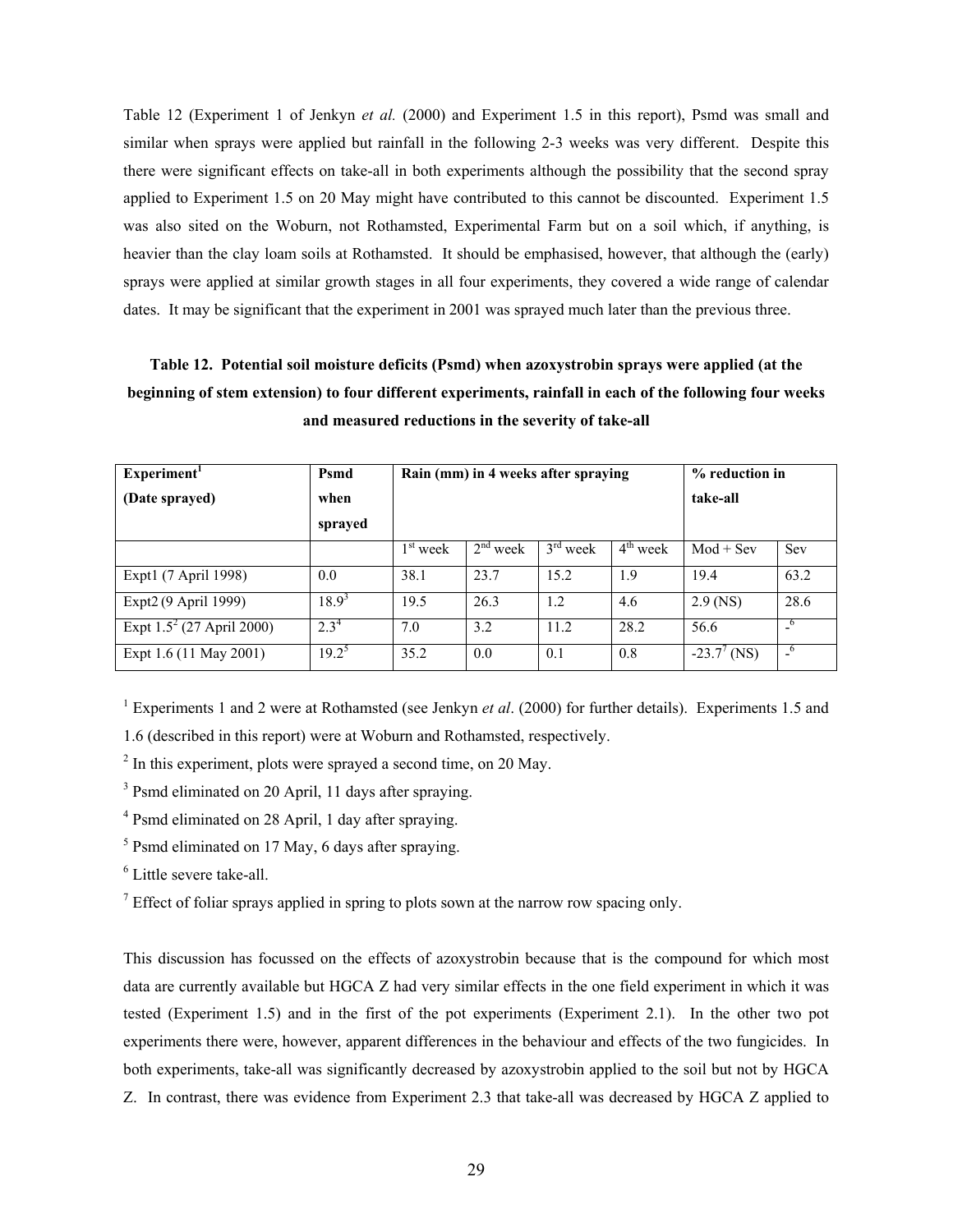the foliage but this result must be treated with caution especially as the fungicide had no effect when applied to the soil in the same experiment. In Experiment 2.2 there were a number of significant interactions involving watering regimes but the apparent effects of top *vs* bottom watering were inconsistent and probably spurious. Different effects of large *vs* small rates of application for the two fungicides in Experiment 2.2 were, however, more consistent being very similar for plants sampled after 4 weeks or after 8 weeks. These results, which indicated that azoxystrobin was more effective at the smaller than at the larger of the two rates tested (possibly indicating slight phytotoxicity at the larger rate) were not disimilar to the effects of azoxystrobin in Experiment 2.1. In the latter experiment, HGCA Z was, in contrast, more effective in decreasing take-all at the larger than at the smaller rate. The average effects of HGCA Z in Experiment 2.2 were small and not significant but after 8 weeks it, similarly, seemed to decrease the severity of take-all at the large rate but not at the small. Further work is, therefore, needed to confirm the effects on take-all of HGCA Z. By comparison with azoxystrobin this may help to explain the behaviour and effects of both.

#### **ACKNOWLEDGEMENTS**

We thank the companies that provided the fungicides that were tested in this project, Zeneca (now part of Syngenta) for permission to take samples from their experiments, A.D. Todd for statistical analyses and R.H. Bromilow for helpful discussions. IACR receives grant-aided support from the Biotechnology and Biological Sciences Research Council of the United Kingdom.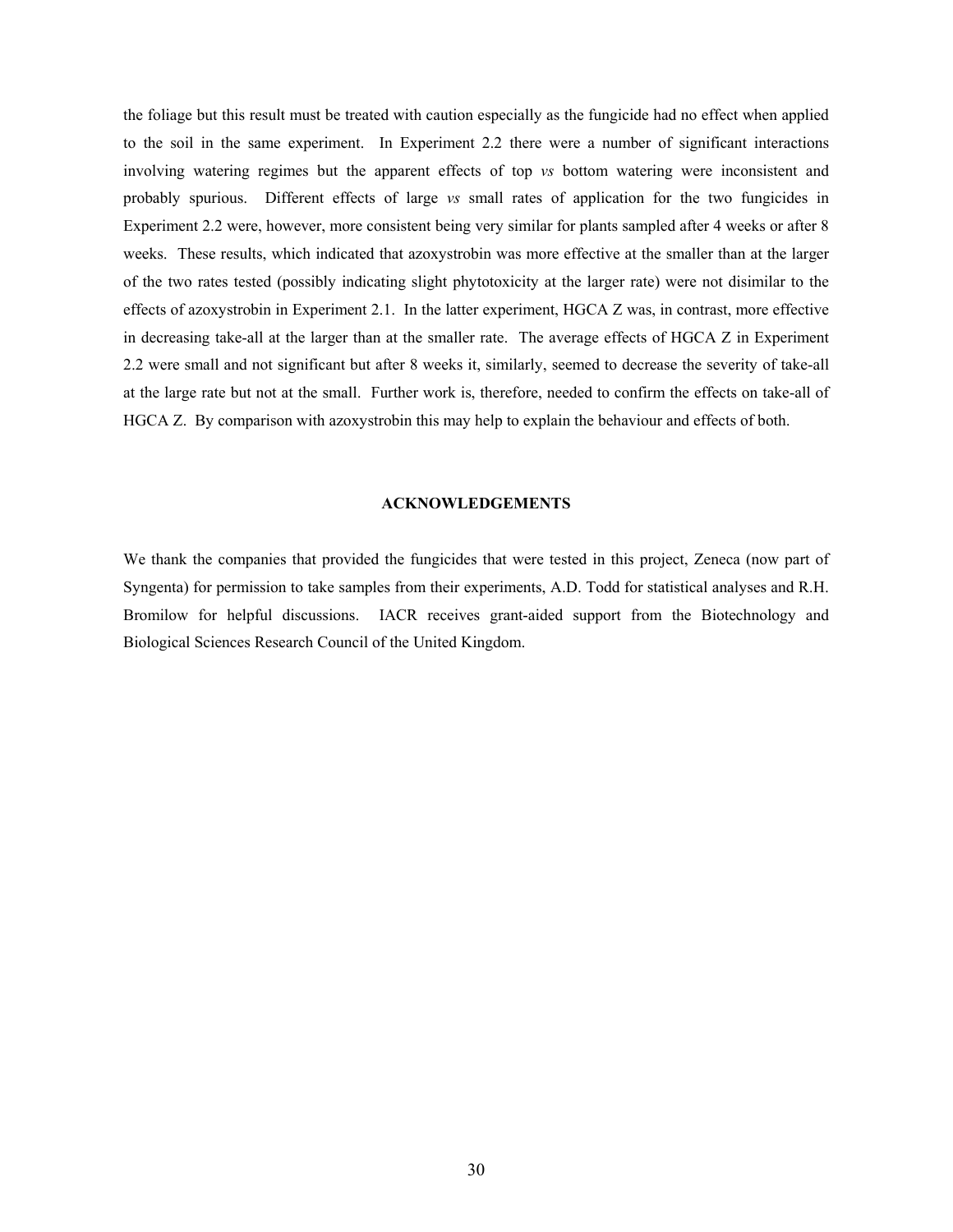#### **REFERENCES**

- Bateman, G.L. (1989). Progress in research on the control of take-all in cereals with fungicides: a review. *Crop Protection* **8**, 75-81.
- Beale, R.E., Phillion, D.P., Headrick, J.M., O'Reilly, P. & Cox, J. (1998). Mon 65500: A unique fungicide for the control of take-all in wheat. *Proceedings of the 1998 Brighton Conference - Pests & Diseases* **2**, 343-350.
- Becker, F.A., Klein, A.W., Winkler, R., Jung, B., Bleiholder, H. & Schmider, F. (1999). The degree of ground coverage by arable crops as a help in estimating the amount of spray solution intercepted by the plants. *Nachrichtenblatt für den Deutschen Pflanzenschutzdienst* **51**, 237-242.
- Bromilow, R.H., Chamberlain, K. & Evans, A.A. (1990). Physicochemical aspects of phloem translocation of herbicides. *Weed Science* **38**, 305-314.
- Gerhard, M., Habermeyer, J. & Zinkernagel, V. (1999). The impact of strobilurins on plant vitality on winter wheat under field conditions. In *Modern Fungicides and Antifungal Compounds II*, pp. 197-208. Eds. H. Lyr, P.E. Russell, H.-W. Dehne and H.D.J. Sisler. Andover: Intercept Ltd.
- Godwin, J.R., Bartlett, D.W. & Heaney, S.P. (1999). Azoxystrobin: implications of biochemical mode of action. Pharmacokinetics and resistance management for spray programmes against septoria diseases of wheat. In *Septoria on Cereals: a Study of Pathosystems*, pp. 299-315. Eds. J.A. Lucas, P. Bowyer and H.M. Anderson. Wallingford: CAB International.
- Hornby, D., Bateman, G.L., Gutteridge, R.J., Lucas, P., Osbourn, A.E., Ward E. & Yarham, D.J. (1998). *Take-all Disease of Cereals: A Regional Perspective*. Wallingford: CAB International.
- Jenkyn, J.F., Bateman, G.L., Gutteridge, R.J. & Edwards, S.G. (2000). Effects of foliar sprays of azoxystrobin on take-all in wheat. *Annals of Applied Biology* **137**, 99-106.
- Jenkyn, J.F., Gutteridge,R.J. & Bateman, G.L. (2001). Effects of fluquinconazole seed treatment on take-all and yield of winter wheat, and its exploitation in cropping systems. *BCPC Symposium Proceedings No. 76: Seed Treatment: Challenges and Opportunities*, pp. 91-98.